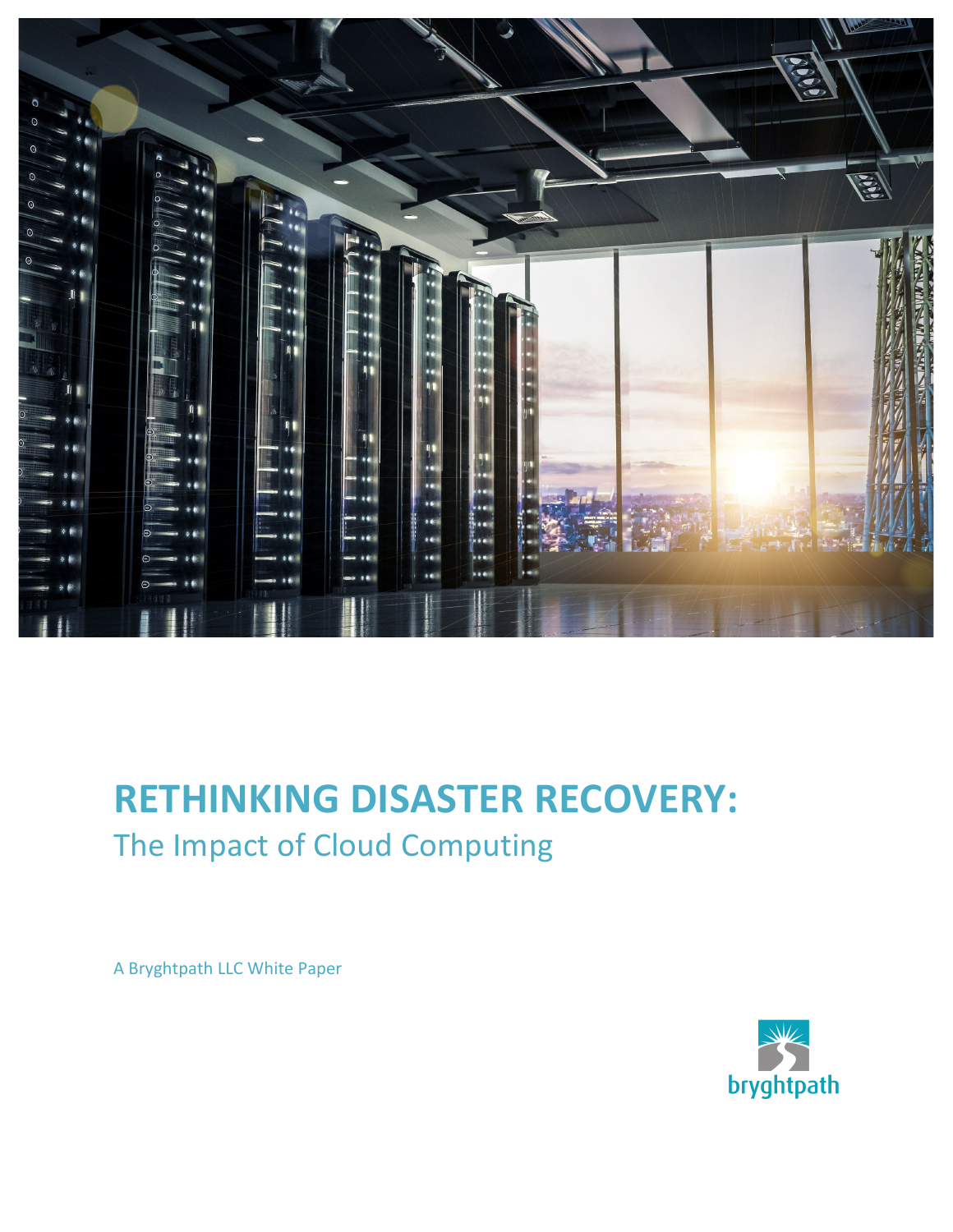

### **EXECUTIVE SUMMARY**

Developing new strategies to reduce IT service disruptions without increasing costs is a challenge plaguing many organizations across multiple industries. Traditional solutions to enhance business continuity—such as storage, server, and perhaps data center redundancy were often the only available options that could satisfy the rigorous resilience objectives of most major corporations. However, these systems tend to be expensive and they still leave the organization highly vulnerable to system failures.

As businesses begin to adapt to a constantly evolving, global marketplace, leaders expect a long-term continuity strategy that supports service delivery regardless of the location. In addition, organizations want a long-range strategy for reducing recovery times in the event of a service disruption, system outage, or natural disaster.

Transitioning an existing Disaster Recovery Plan (DRP) to a cloud environment can resolve these problems while offering a multitude of additional benefits that many organizations rarely consider. For example, a cloud-enhanced DRP allows businesses to add or remove resources and services as needed while paying only for what they use at any given time. By transitioning business continuity objectives to the cloud, organizations become more agile, flexible, and easily scalable to grow and expand along with their business.

However, a successful transition requires a well-planned approach and a thorough understanding of cloud computing. There are several considerations to address before creating a transitional strategy to a cloud-based environment, including service-level agreements (SLAs), integration with traditional disaster recovery methods, and offsite storage feasibility.

This white paper examines the resiliency challenges facing organizations today and discusses the factors that organizations must address. The paper also presents a step-by-step approach for planning, designing, implementing and evaluating the transition to a cloud-based disaster recovery strategy.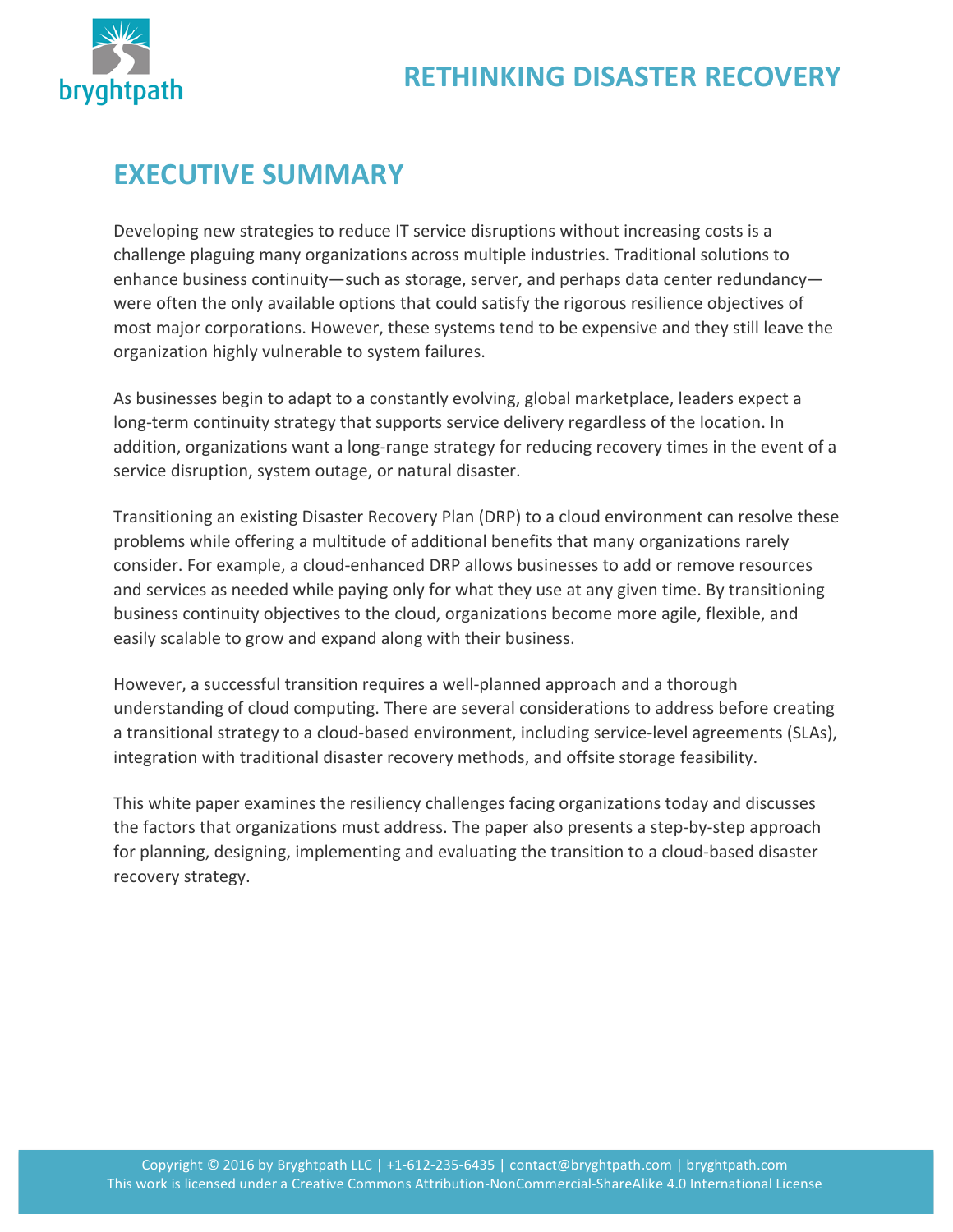



### **The Changing Landscape of Disaster Recovery**

Many leaders mistakenly assume that the threats of service disruptions will automatically decline as technology continues to advance. In reality, the reverse is true. For example, in a recent study by the Aberdeen Group, statistics show a 38% increase in downtime occurrences between June 2010 and February 2012.  $\begin{bmatrix} \dot{\mathbf{i}} \end{bmatrix}$  As businesses continue to become more automated, they also have fewer people visually monitoring the business continuity systems throughout the day. As a result, disaster seemingly strikes without any advanced notice, and the IT infrastructure comes to a complete standstill.

Aberdeen estimates the average cost-per-hour of a typical service disruption to be around \$182,000. For larger organizations with multiple office locations, the financial losses for this excessive downtime can soar into the millions of dollars annually. Furthermore, a 2012 IBM study entitled *Reputational Risk and IT* identifies system outages as one of the top two ITrelated challenges that can also do severe damage to a company's professional reputation.[ii] Several factors contribute to this new trend:

#### **•** Rise in software applications

The number of software applications that organizations utilize is increasing at an alarming rate. It costs companies a great deal of money for the associated hardware and technical management of all of these applications as well. Additionally, the proliferation of applications also leads to an increase in the system's potential points of vulnerability. 

#### **•** Virtualization is more appealing

To reduce costs, companies are taking advantage of virtualization more frequently. However, when virtualized machines and applications are not properly managed, important information may be lost both before, during, and after the transition.

#### • **Falling costs of hardware**

The individual hardware components involved in a traditional DRP are now more inexpensive, which leads many companies to postpone transitioning to the cloud. Even though they may want to maintain backup and recovery systems in-house, very few of today's enterprises have the technical expertise, skills, or regimented discipline required to manage these in-house protocols effectively.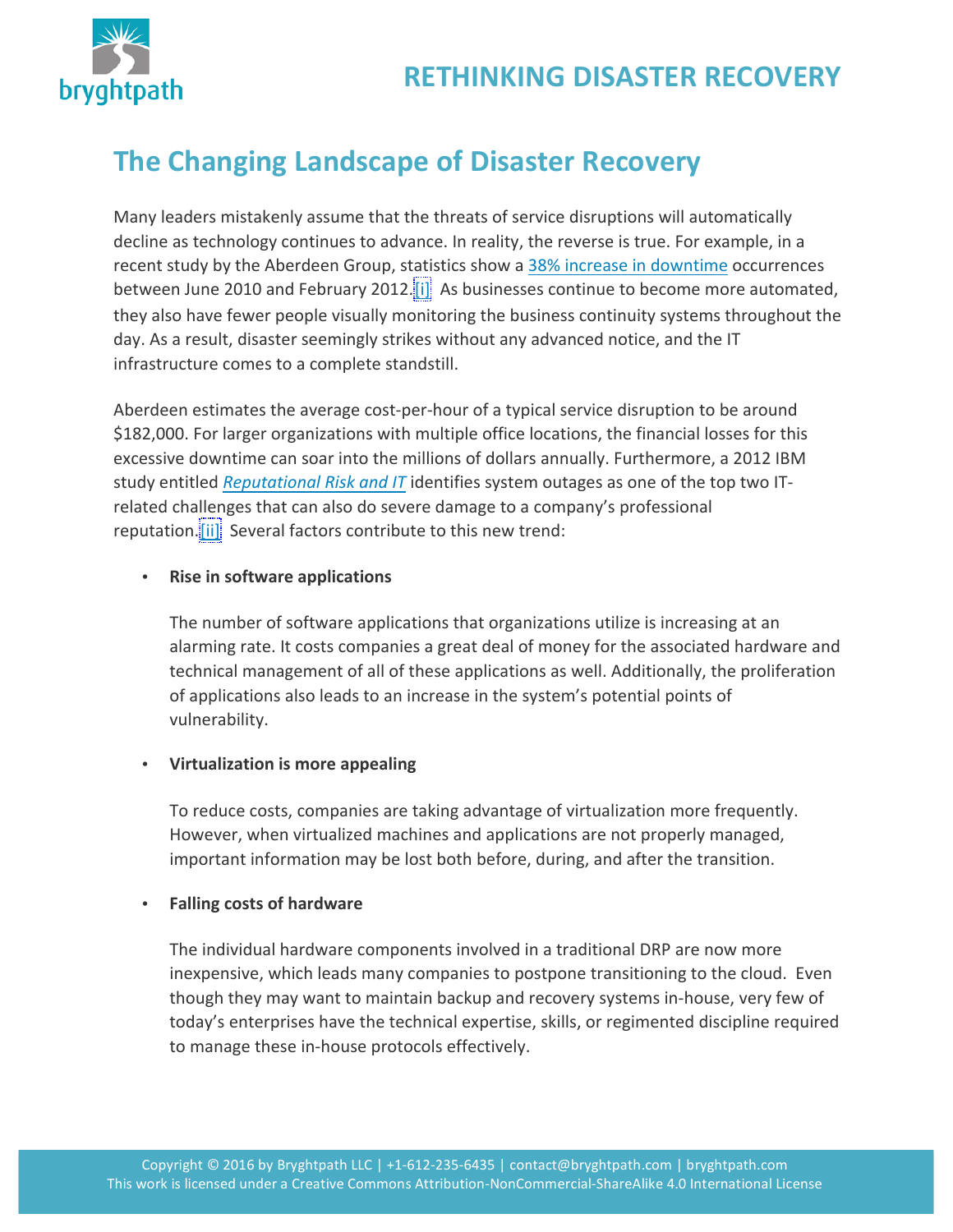



#### • **A workforce and customer base on the move**

Organizations today have both employees and customers who access the IT infrastructure from smartphones, home offices, field offices, and hotel rooms located in nearly every geographical region on the planet. Although companies tend to spend a great deal of money on their IT infrastructure, poor performance and spotty service availability are issues that are beyond their control.

Even as the marketplace continues to become increasingly competitive, the technology itself is advancing at a rapid rate. Companies not only find it difficult to keep current, but they are also spending more of their annual budgets on their software applications, hardware, and management processes required to remain competitive. Organizations are under constant pressure to "do more with less." As a result, monies spent on internal DRPs and business continuity systems are dropping each year, even though the demands being placed on the business are escalating.

Organizations are now required to operate in mixed environments and around the clock while supporting multiple internal key objectives of an effective Disaster Recovery System, including:

- Manage and resolve ongoing capacity and skills shortages.
- Provide high-quality and accurate data that is immediately available 24/7.
- Develop and implement business continuity strategies during downtimes and data outages
- Facilitate faster recovery from interruptions or disruptions.
- Secure skilled technicians to manage the data recovery and backup in-house.

The perceived and actual risks are also increasing. According to a recent Forrester Research and Disaster Recovery Journal survey, 82% of business continuity decision-makers feel that their company's risk level for service disruptions and data loss is increasing at a consistent rate due to a variety of reasons, including:

- 1. Business complexity
- 2. Reliance on technology
- 3. Intensity and frequency of natural disasters
- 4. Reliance on third parties.[iii]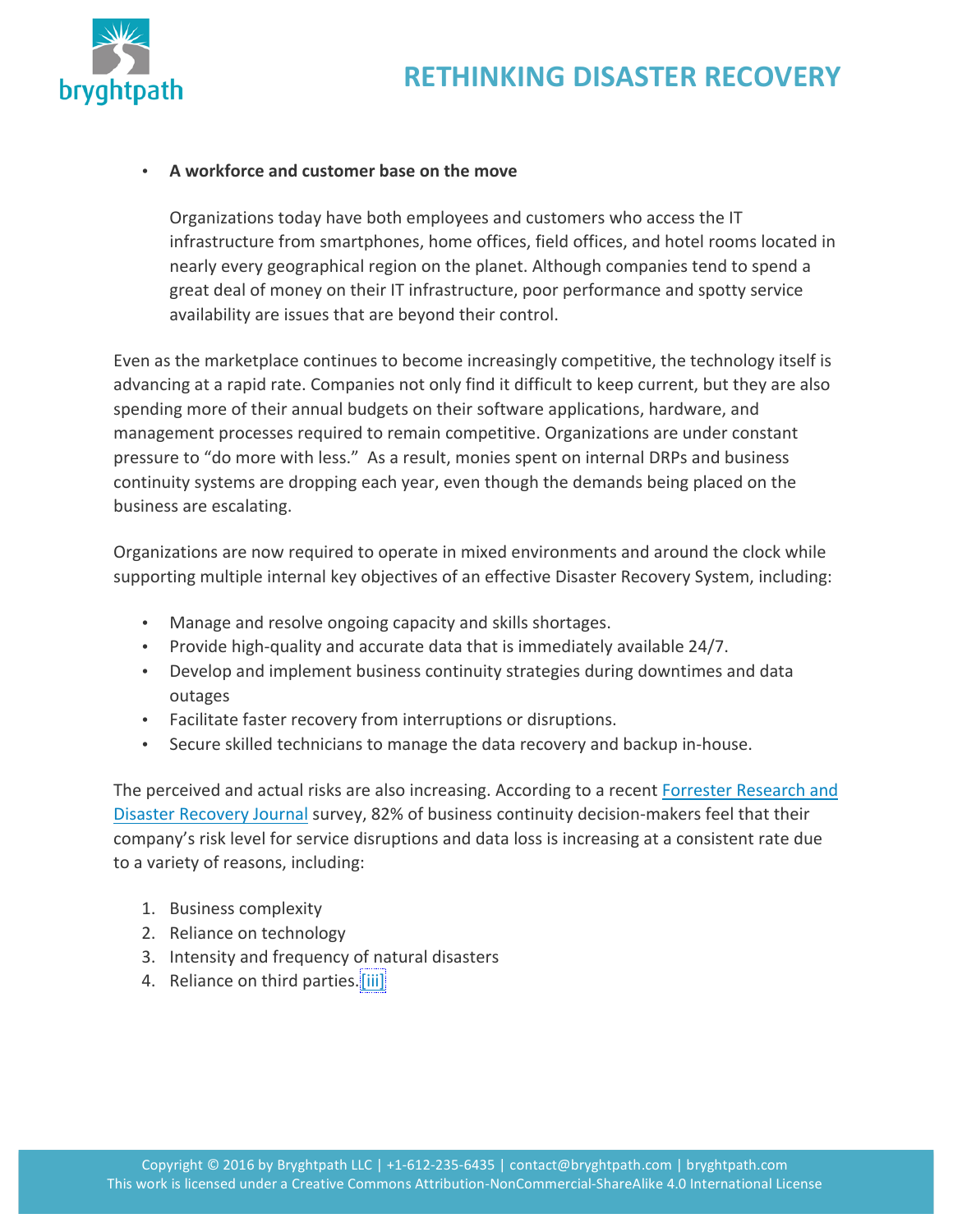

### **Common Misconceptions about Disaster Recovery**

People tend to fear change. This fear of the unknown is one of the primary reasons why so many organizations are slow to transition to a cloud-enhanced DRP and business continuity plan. But service disruptions do not discriminate. Just because a particular enterprise has remained disaster-free in recent years does not mean that the existing DRP is still appropriate. Many companies automatically assume that their existing DRP is in perfect working order simply because they tested it five or ten years ago and found it to be effective. Unfortunately, these are the companies that are probably the most vulnerable to a disaster.

A well-planned and easy-to-execute DRP can mean the difference between life and death for a business. Luckily, there are many examples of major companies facing a catastrophic service disruption head-on without skipping a beat. A service outage doesn't have to be detrimental. It all depends on the company's DRP strategies and capabilities. People, technology, timing, and resource availability all play a crucial role.

There are four primary misconceptions that organizations have about DRPs that often result in a company continuously postponing a re-evaluation of their existing disaster recovery strategies.[iv]

### *1. "We already have a DRP in place."*

Having a Disaster Recovery Plan in place does not mean that the organization is fully protected. When was the DRP initially created and tested? What new changes in internal systems, technological hardware, and software applications has the company undergone since the DRP's initial implementation? What changes to strategic objectives, organizational structures, or other factors have occurred since the DRP's initial implementation? A DRP solution can only provide full protection when the organization implements a holistic approach that accounts for every area of business continuity. The solution must also be thoroughly tested for possible planned and unplanned disaster scenarios.

If the existing DRP works but offers no method to communicate the disaster related implications for the end users, then the DRP is essentially worthless. The business experiences the same negative impacts as not having a DRP in place at all. Furthermore, implementing a DRP solution without extensive testing means that the organization will not discover the inevitable glitches in the system until it is far too late.

Planning for a potentially disastrous power outage is only one of the major factors. It is the unplanned and uncontrollable disasters that can keep company executives up at night. What would happen to your DRP if certain resources were unavailable? What if the disaster is so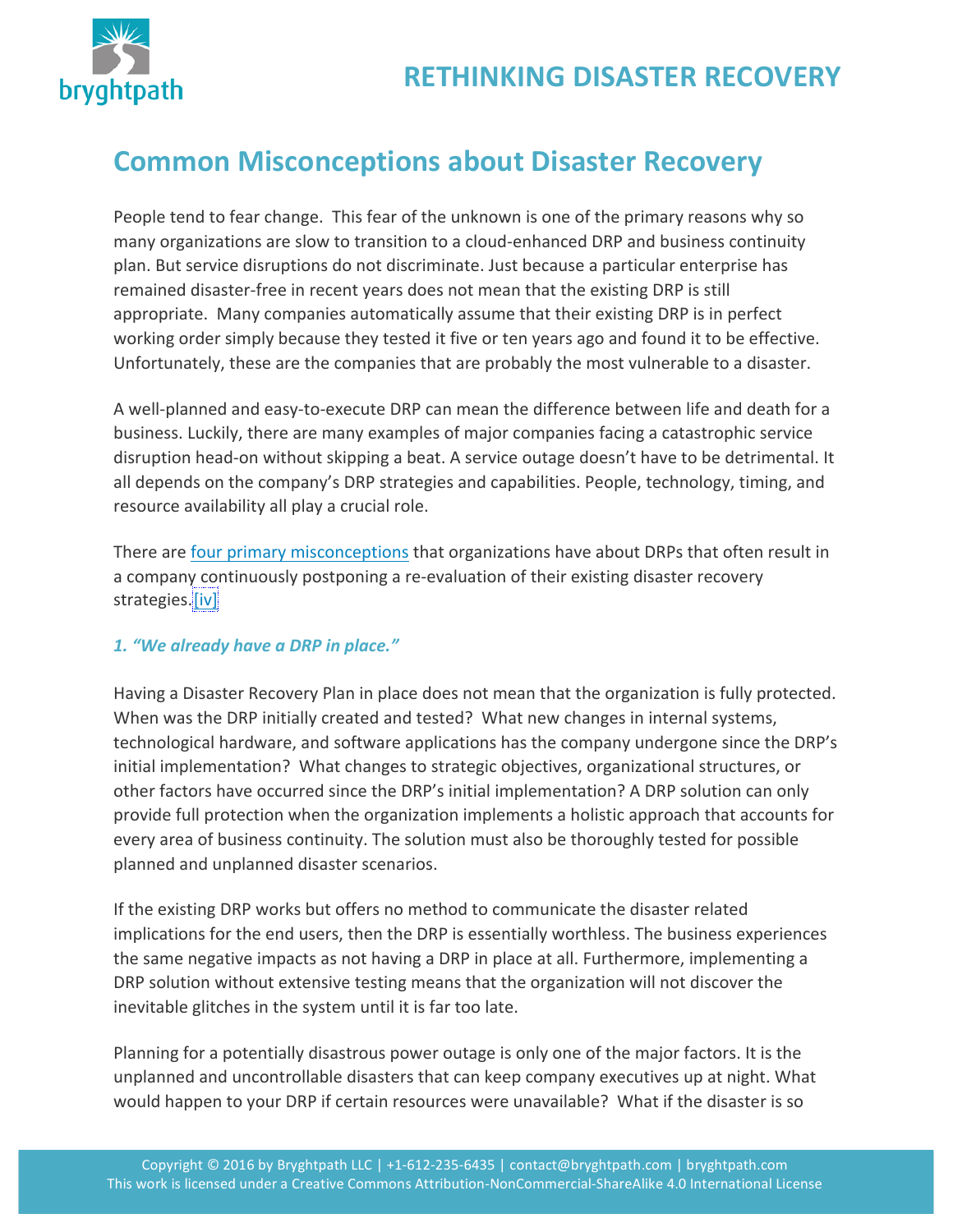

severe that employees would rather run home to check on their loved ones that sit around the office trying to get the IT infrastructure up and running again? What happens if the company's traditional backup tapes fail to restore, for whatever imaginable or unimaginable reason?

For a DRP to be deemed successful and effective, no assumptions should be made regarding availability of individual resources or infrastructural components. Furthermore, if testing the DRP takes too long or negatively impacts business productivity too much, then the current DRP is not the best solution. It's time to update the DRP.

#### **Example Disaster Scenario: Company providing mobile services experiences system failure.**

Smartphone owners know this scenario well. A snowstorm knocks down a cell tower clear across the state, causing a million customers to lose cell service instantly. If the snowstorm lasts for several days, like recent New England experiences, customers can get quite nasty very quickly without their phone service. As a result, the mobile service provider might issue an official press release stating, "We are sorry for the inconvenience, but our service relies on *several different components, applications, and systems. We will do our very best to restore* services promptly." Meanwhile, tens of thousands of customers are jumping online, searching for a new phone plan from a different and more reliable company. Not having an effective DRP plan can ruin a company's reputation, even if the disaster is outside of their control.

### 2. "All you need for a DRP plan is a really good back-up generator."

A backup generator might seem like an effect DRP solution for smaller companies concerned only with local availability of the company network. Unfortunately, it is not that easy. One of the primary objectives of an effective DRP is to remove as many single points of failure as possible, including individual sources of data, individual connection points, and individual power grids. A generator gives the company a temporary source of power, but it also requires regular maintenance and an instantly and always available fuel source. Remember, any mechanical device can simply refuse to start for a variety of reasons. If the company gets hit by a huge flood, will that gasoline-powered generator work underwater?

### **Example: Northern Virginia loses 911 service for 2.3 million people**

In July of 2012, a severe thunderstorm hit Northern Virginia just outside of Washington, DC. Verizon officials told government leaders that the backup generator and the backup-backup generator simply would not start. The result was 2.3 million people losing Emergency 911 Services for four days, and another one million businesses and private citizens being without electrical power.<sup>[v]</sup>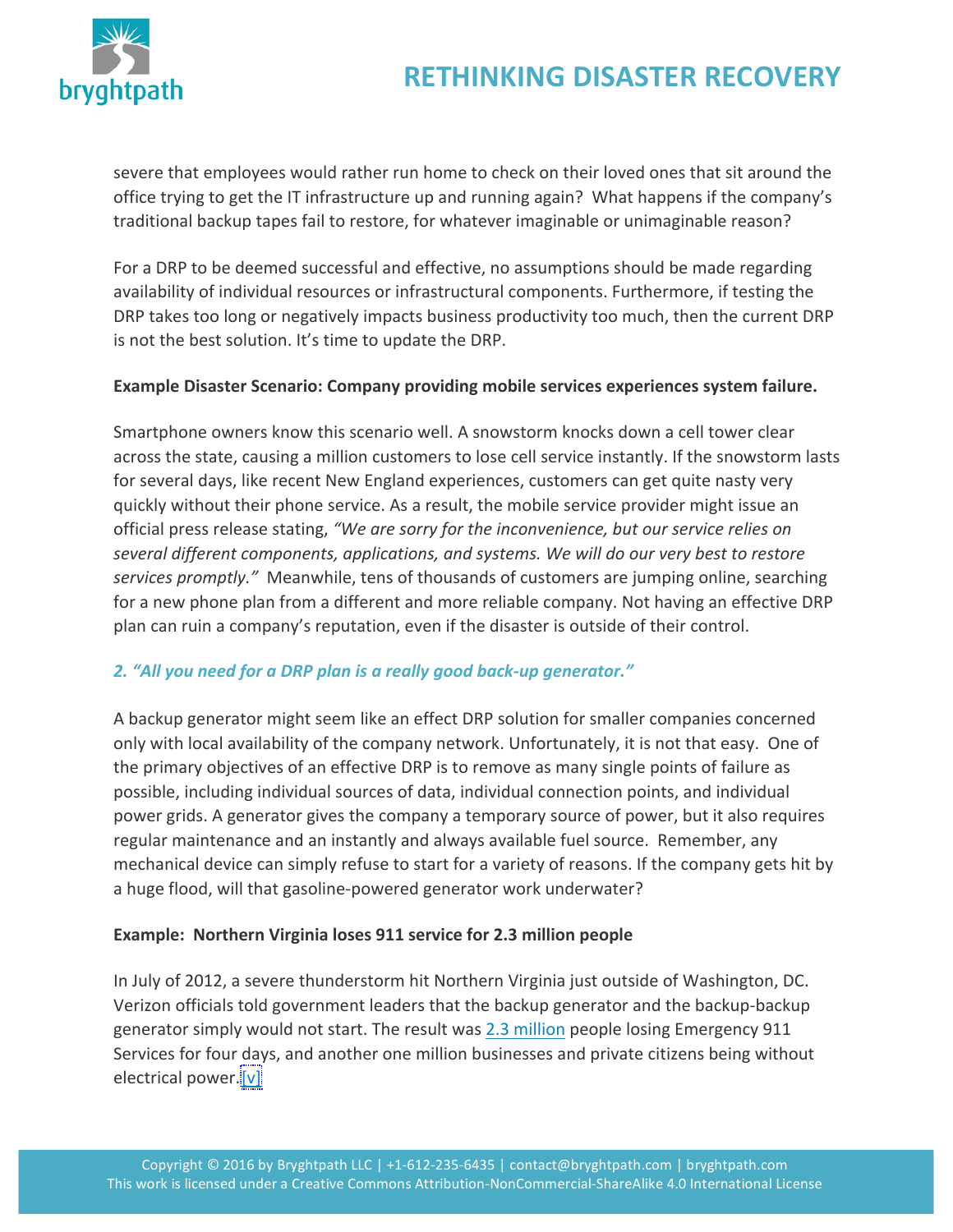

### 3. "We haven't had an outage in years. We've got more critical issues to solve first."

Technology is advancing so rapidly that many IT organizations postpone updating their DRP until all new systems, hardware, and software are in place and operating smoothly. Unfortunately, this is a process that never ends. The business, its customers, and its professional image are at stake. Investing in an up-to-date, cloud-based DRP may not seem critical to many organizations, but should be proactive than reactive.

### **Example: After a period of three years without disruption, a CRM provider experiences two outages in two weeks.**

This company had a DRP in place that focused on advanced separate instance redundancy, but there were no contingency plans in place in cases of failover. The first outage occurred from a tier storage issue. The second from a standard power failure. Without a contingency plan, the organization comes to a complete stop twice in two weeks until the issues were resolved. Every mishap provides the company with an opportunity to learn something new about their IT infrastructure and DRP plan. Don't be lulled into a false sense of security, mistakenly believing that disasters always happen to the other guy.

### **4.** "Unlike most companies, we actually have a secondary Disaster Relief Site located *completely off-property."*

One of the older approaches to disaster recovery is to implement a system that involves a separate, secondary location somewhere off-property that can be pulled into action rather quickly in cases of emergency. The idea behind a secondary DRP site is that the company can still function if the primary offices are hit by a natural disaster, like a hurricane, fire, flood, or tornado.

However, most organizations choose a secondary DRP site that is in close proximity to their primary office space, which only makes sense because a team of employees would have to be able to access the site relatively quickly from the primary location. Unfortunately, if the company's main offices are hit by a natural disaster, then the secondary location probably becomes a victim as well. Even in cases of a regional power outage or blackout, the secondary DRP tends to fall on the same grid.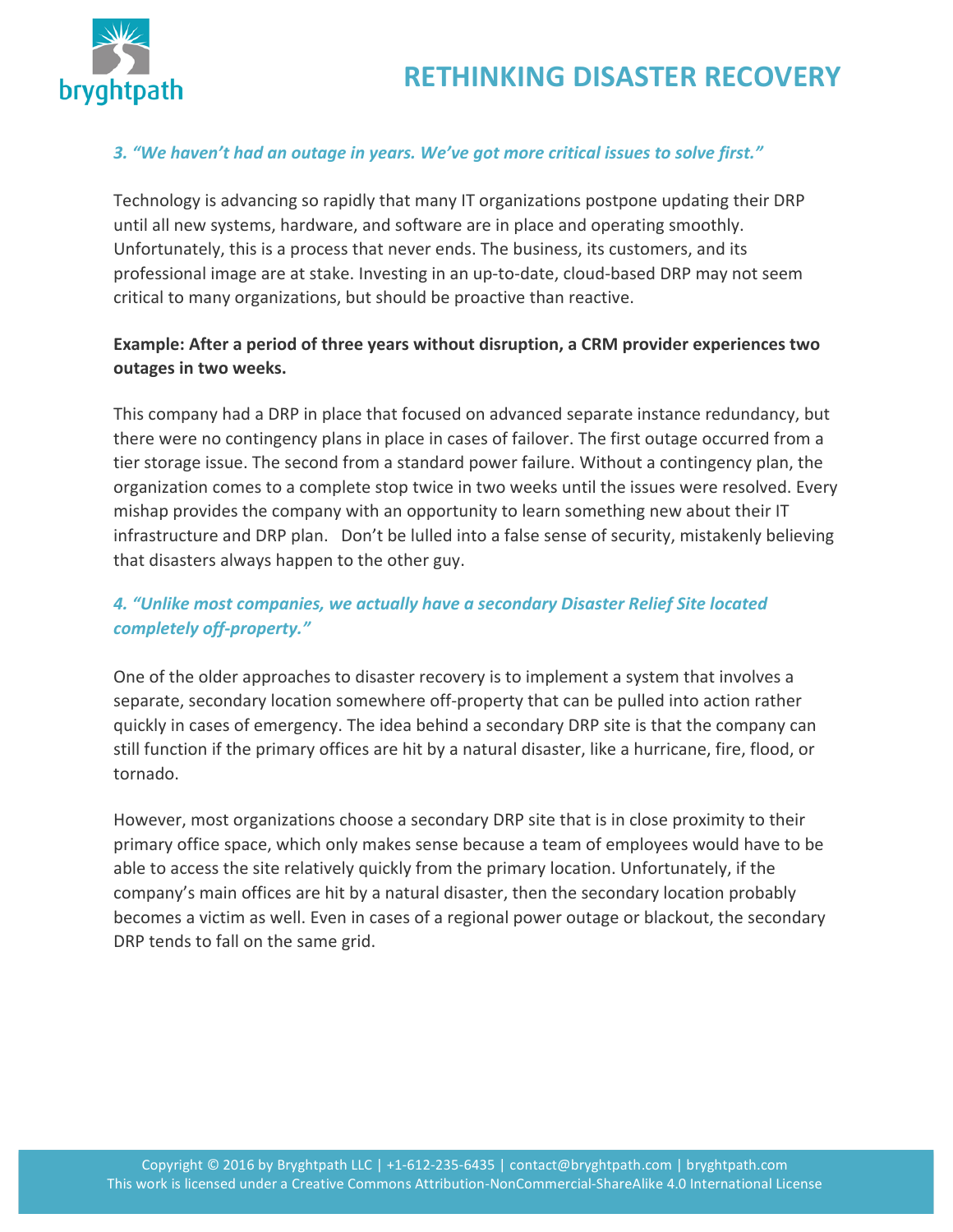

Considering these changing environment and misconceptions, transitioning an organization's DRP to a more cloud-friendly environment can eliminate a great deal of the potentially negative consequences from unplanned disasters. The initial investment of time and money for a worldclass disaster recovery strategy may seem difficult to justify, especially during periods of economic hardship, but a truly effective DRP will pay for itself ten times over once the company faces its very first service disruption. The ability for the business applications to function 24hours a day and 365-days a year boosts customer satisfaction levels, client relationships, employee morale, and the brand name reputation of the enterprise.

### **Traditional Disaster Recovery: Dedicated versus Shared**

In traditional disaster recovery models, including both dedicated and shared options, organizations often feel as if they need to choose between cost and speed of recovery. When choosing an approach to design their DRP solution, companies have typically focused on the desired level of service required, as measured by two recovery objectives:

#### • **Recovery Point Objective (RPO)**

The point in time where data is restored and reflects the amount of data that will be ultimately lost during the recovery process.

### • **Recovery Time Objective (RTO)**

The amount of time between an outage and the complete restoration of operations.

**In a dedicated model of disaster recovery,** the DRP is dedicated to a single organization, which usually results in a faster time to recovery compared to other traditional models. The IT infrastructure is duplicated or mirrored at the secondary disaster recovery site and is ready to be quickly pulled into action in the event of a disaster.

While a dedicated model can reduce RTO because the hardware and software are preconfigured, it does not eliminate all related delays. The process is still dependent on the physical transportation of backup tapes and a somewhat involved data restoration process. This approach is also costly because the secondary infrastructure sits idle when not in use for disaster recovery. Similarly, a multi-datacenter high-availability (MDHA) solution is also quite expensive.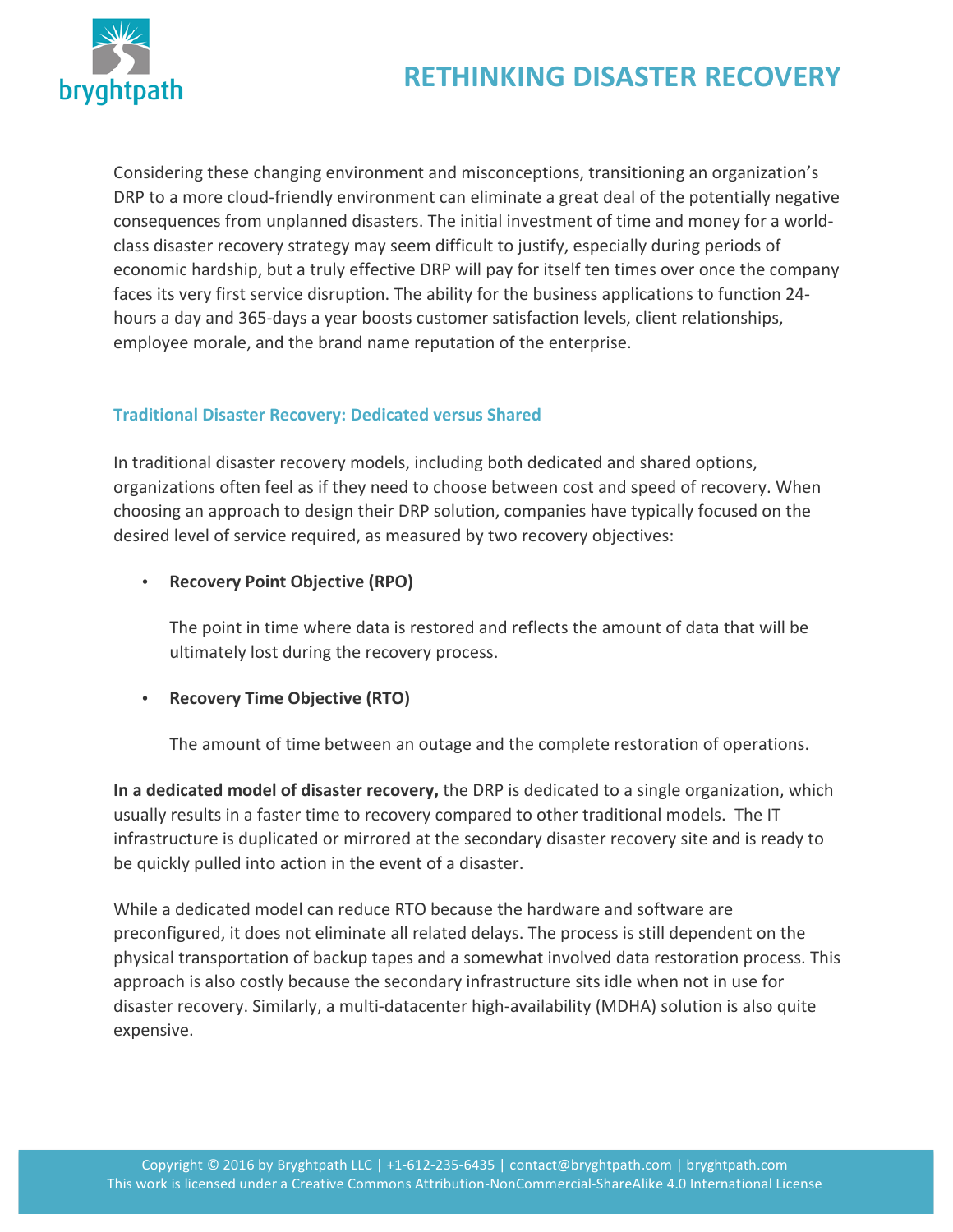

**In a shared model of disaster recovery,** the secondary infrastructure located off-site is shared among multiple organizations, which tends to make it more cost effective. When a disaster occurs, the hardware, application software, and operating system at the secondary site must be configured from the ground up to match the home organization's IT infrastructure currently experiencing the disaster. Configuring a system from scratch can take days or even weeks. Meanwhile, the organization still has to worry about the lengthy data restoration process just like with the dedicated model. As a result, the shared model is a bit less costly, but it takes far more time to employ.

### **The Pressure for 24/7 Availability**

A common challenge facing organizations today is the need to keep up with the growing demands on their IT departments while maintaining the continuous efficiency of business operations. Both users and customers are now more technologically sophisticated as usage of Internet-connected devices is growing by leaps and bounds. Meanwhile, corporate IT budgets remain relatively unchanged from year to year. Even though this pressure for 24/7 availability is increasing, organizations are spending tremendous amounts of time, money, and other resources simply to maintain their existing systems. There's nothing left for the new upgrades.

When deciding between the traditional disaster recovery solutions of either dedicated and shared models, organizations are essentially forced to choose between cost and speed. As the pressure to achieve continuous availability and reduce costs continues to intensify, organizations can no longer accept the cost and speed tradeoffs of traditional systems.

While traditional DRPs were originally intended for critical emergencies of "Acts of God," many organizations today are now demanding real-time recovery solutions because their online presence is the primary interface with their customers. Any disruption in service, not just natural disasters, reflects poorly on the company image. Interruptions of key applications such as online payment processing, purchasing, or other forms of customer self-service are viewed as unacceptable. A single minute of downtime can cost the company tens of thousands of dollars and perhaps hundreds of previously loyal customers.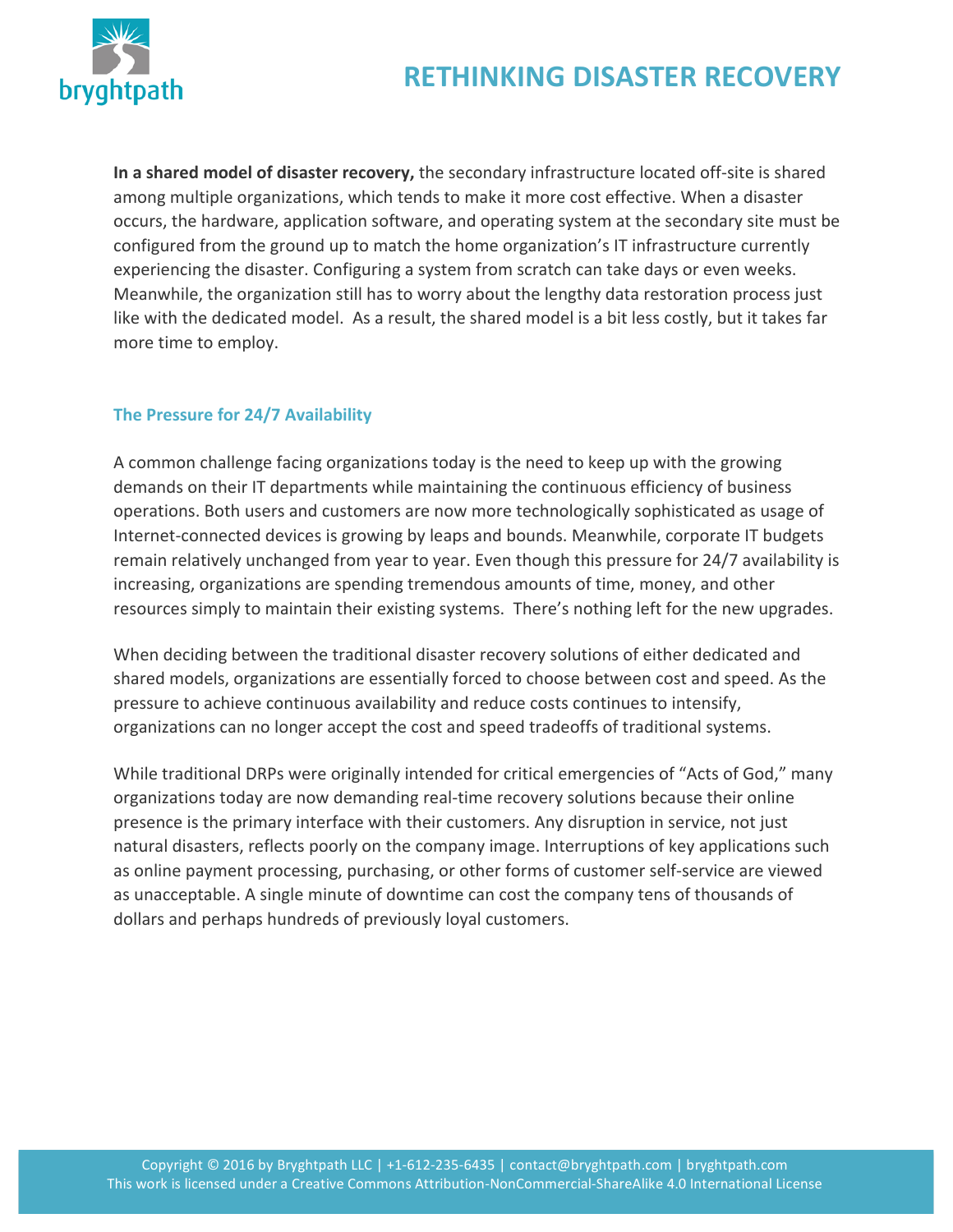

### **A New Definition of "Disaster"**

Only a few, short years ago, IT administrators would declare a disaster only in cases of extreme events, such as hurricanes, floods, fires, and hurricanes. Today, even the most mundane service destruction can have a catastrophic effect on the company's profitability and brand name reputation. Therefore, instead of planning for the "worst case" scenarios, organizations are now planning for the "most likely" when developing and implementing their DRP, such as cut power lines, server failures, or breaches in security.

Traditionally, the most common causes of data loss include:

### **Network and system failures**

All computers, hard drives, servers, and individual components of a company's architectural infrastructure have a pre-defined lifespan. They do not last forever. Without proper maintenance and regularly scheduled system reviews, something is bound to break down sooner or later.

#### • **Application failures**

Most every end user has experienced the occasional software or application failure. For no apparent reason, it simply stops working, perhaps due to a corrupted file, a software upgrade that did not fully install, or the utilization of a certain diagnostic tool that requires too much memory.

#### • **Network intrusions**

Viruses, malware, and ransomware are just a few of the unwanted network intrusions that can lead to lost or corrupted data. Even though most companies utilize some sort of antivirus protection software, these programs are not 100% foolproof.

### • **Malicious attacks from cybercriminals**

No organization is exempt from a cyber-attack. Even if the company manufactures the most insignificant contraption known to man, cybercriminals don't need a reason to hack into a company network. They do it just for the sheer enjoyment.

#### • **Power failures**

Power failures come in many forms, including regional electrical blackouts, disruptions in Internet service, or even a lightning strike to the building housing the IT servers. Even a healthy power surge of electricity, which are extremely common, can cause minor disruptions that can easily lead to lost data.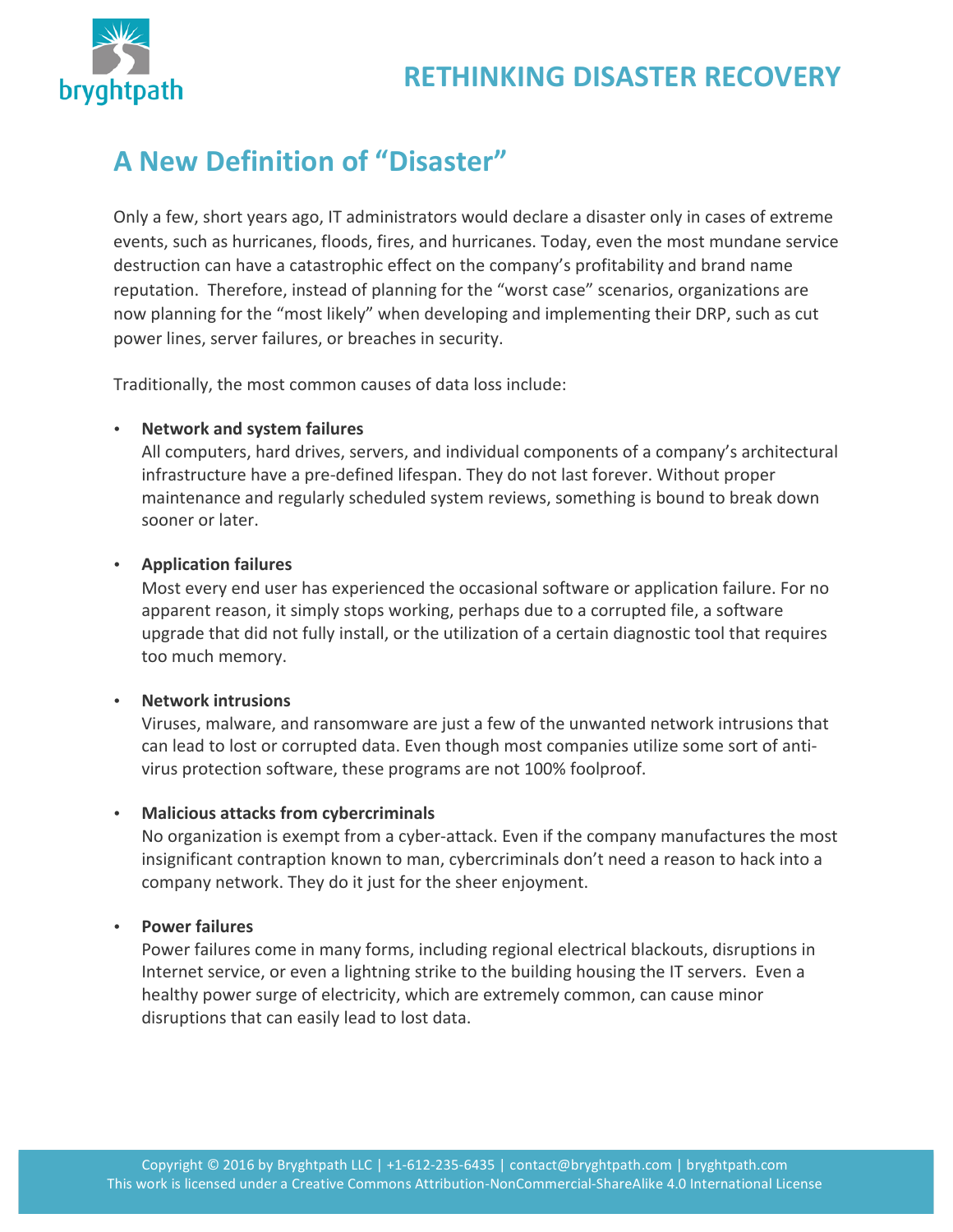

### **The New Approach: Cloud-based Business Continuity**

Cloud computing offers an attractive alternative to traditional disaster recovery. "The Cloud" is characteristically a shared infrastructure. The associated costs of its resources are essentially distributed across any person or organization that contracts with the cloud service provider.

This new form of shared model is ideal for disaster recovery. Even when the definition of disaster recovery is redefined to include more mundane service interruptions, the need for disaster recovery resources is still somewhat erratic. Since it is very unlikely that every organization contracting with the cloud service for backup and recovery will undergo a disaster at the same time, the costs can be significantly reduced overall, and the cloud can speed recovery time for everyone involved.

Managed services for cloud-based business continuity are designed to provide the perfect balance of cost-effective, shared disaster recovery models with the speed of a dedicated infrastructure. Because the cloud-stored data is continuously replicated, recovery time can be reduced substantially to less than an hour, and in some cases, a matter of mere seconds. Meanwhile, the associated costs are more consistent with a shared recovery system. While cost and speed are important considerations, there are several other benefits to a cloud-based disaster recovery plan:

#### • **Reduced up-front costs**

Designing, deploying, and managing a traditional DRP can be a very complex process, requiring time, money, and staffing. Transitioning to a cloud-based DRP typically does not require massive expenditures for special hardware, the hiring of new technical specialists, or an additional investment in a secondary site located off-property.

### **•** Predictable budgeting

Traditional DRP solutions can force some companies to make tradeoffs regarding what the company can *afford* to protect versus what the company *should* protect, which can leave the organization extremely vulnerable. The associated costs to manage traditional models can also be somewhat sporadic. With a cloud-based DRP, companies benefit from more predictable operating expenses that are also easily scalable to grow and expand along with business needs.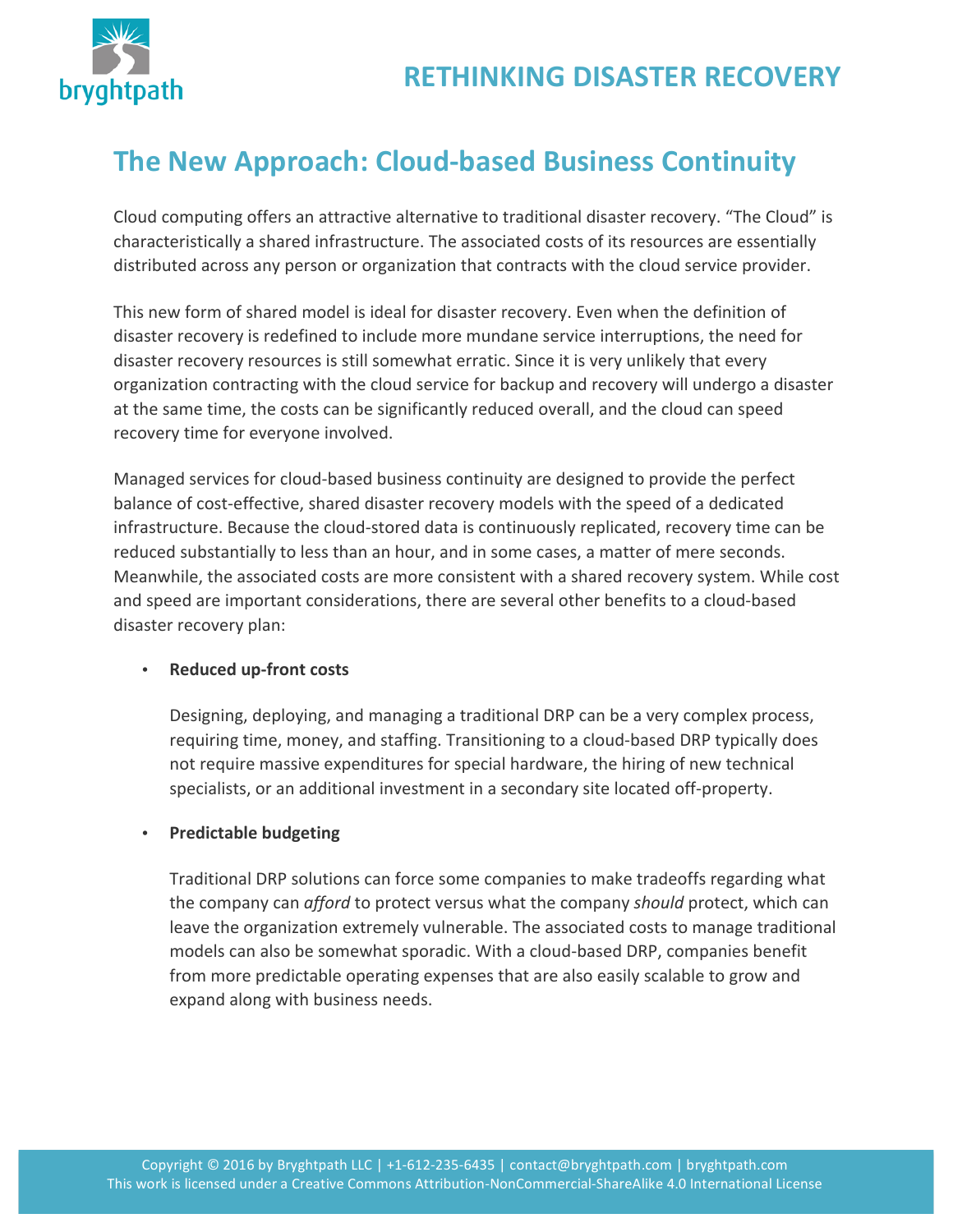



#### **No secondary site required**

Cloud-based DRPs offer portal access with failover and failback capabilities, which eliminates the need for a secondary disaster recovery site located somewhere offproperty. The DRP can be put into action from any location with Internet access, which also eliminates the costs associated with travel time to the secondary site as well as its regular maintenance and upkeep.

#### • **Improved data protection**

With the number of corporate data breaches dramatically increasing in recent years, it has become paramount for companies of all sizes to have a strategy in place for backing up data to multiple locations that are quickly and easily recoverable. According to Symantec's 2015 Internet Security Report, the total number of data breaches increased by 32% in 2014, or about 312 more than the previous year.<sup>[vi]</sup> As cybercriminals become increasingly inventive, organizations need to test their DRPs more frequently. Cloud-based DRPs make testing far easier than with traditional models.

#### • **Simplified Process for Disaster Recovery**

Traditional DRP models require the company to hire a staff member who will be responsible for managing, updating, and implementing the disaster recovery process on an ongoing basis. Once a disaster is declared, the company must rely on perhaps a single employee to get the system back up and running. Cloud-based models are infinitely easier to put into action, essentially streamlining the entire disaster recovery process from start to finish. However, they can also be designed to coexist easily with traditional recovery models to provide the company with increased flexibility and support.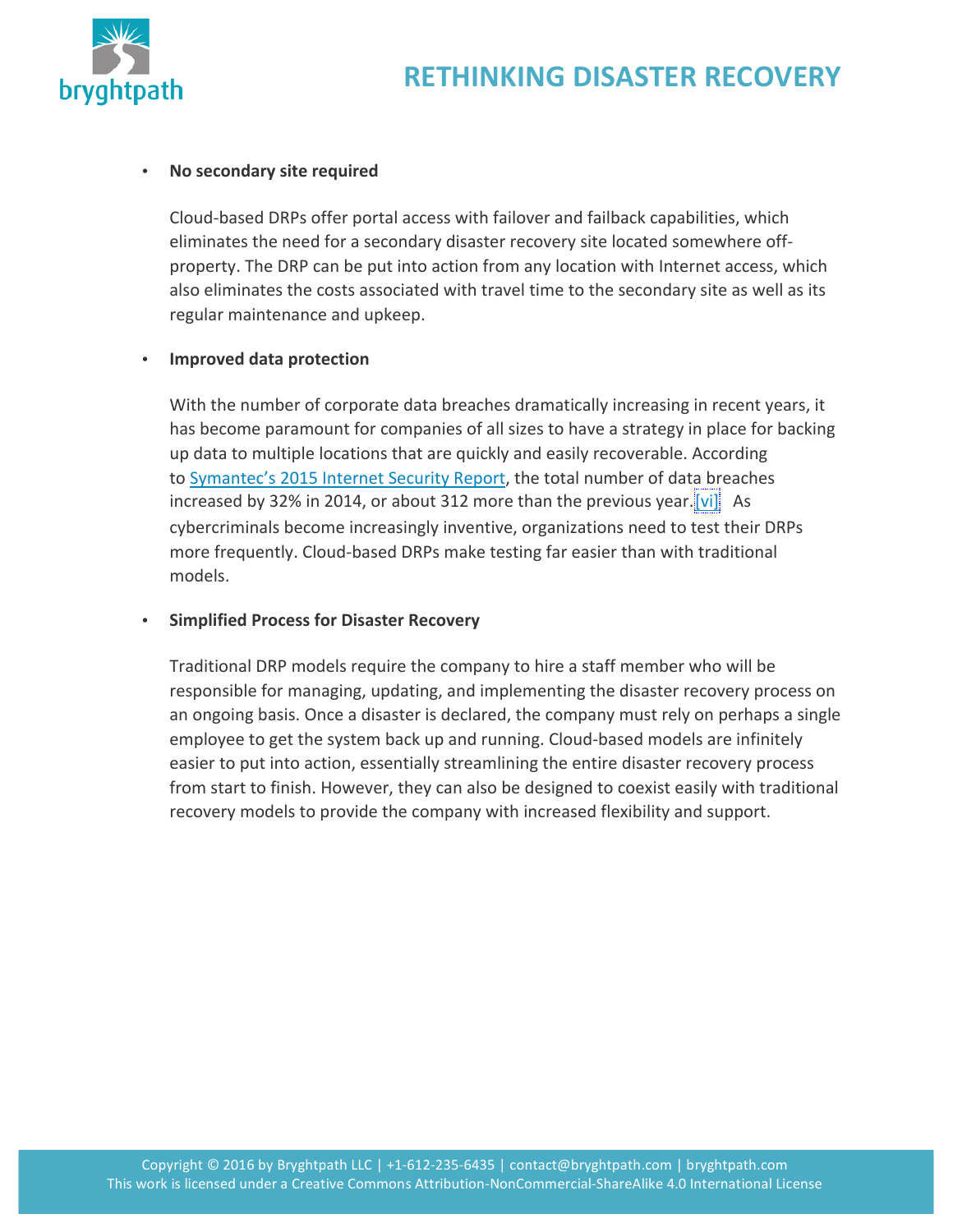

### **20 More Reasons for Cloud-based Disaster Recovery**

A recent Forbes magazine article recently noted more than 60% of businesses will have at least 50% of their IT infrastructure located on cloud-based platforms by the year 2018.[vii] There are many reasons driving this surge in popularity to switch to a cloud-based disaster recovery solution. Traditionally, backup and archiving procedures have been a consistent struggle for most companies. As technology continues to advance and Big Data analytics become more mainstream, organizations are generating enormous amounts of fresh data on a daily basis, more than any time since the creation of the Internet. To successfully manage, backup, and archive so much data, the levels of which cannot be successfully predicted in the years ahead, organizations need a scalable disaster recovery solution that is also efficient and cost-effective.

Today, the cloud offers improved data security, better reliability, and the greatest levels of efficiency, which also saves companies up to 50% of the costs associated with traditional recovery systems involving expensive hardware, physical storage space, and perhaps a secondary disaster recovery site. Here are twenty real-world business reasons to move to a cloud-based DRP.[viii]

#### **Disaster Recovery**

- 1. Eliminate the need to replicate the organization's entire production system at a secondary, managed data center in another off-property location.
- 2. Replicated virtual machines can be used to access the recovery data from any global location.
- 3. By utilizing replicated virtual machines off-site, organizations can reduce IT downtime from days to minutes, resulting in a DRP with increased productivity and efficiency.
- 4. Cloud-based systems allow companies to replicate data in multiple locations within the cloud easily and cost-effectively while improving redundancy and boosting security simultaneously.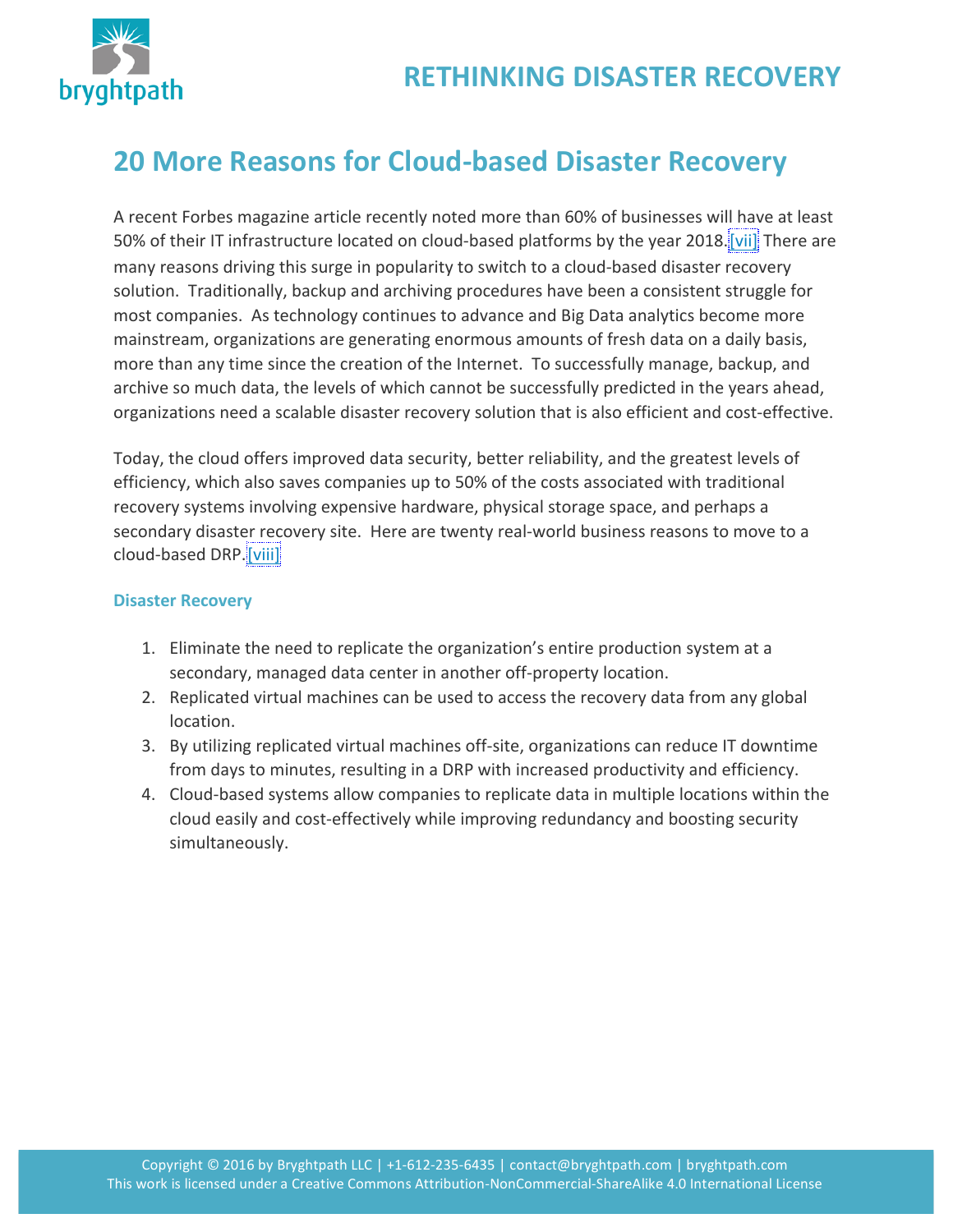

#### **Backups and Restorations**

- 5. Eliminate the need, dependence, administrative overhead, and other expenses associated with on-site hardware of a traditional DRP.
- 6. Companies pay for only what they use, scaling the services instantly to meet constantly evolving business requirements.
- 7. Cloud-based backup and restoration systems are more reliable, cost-effective, and faster while also allowing a multi-regional infrastructure that traditional systems simply cannot provide.
- 8. Data is fully encrypted, both at rest and in transit, while also being free from vendor access.

#### **Archiving**

- 9. Cloud-based systems streamline the archival process, lowering associated costs, reducing human error, and eliminating organizational dependence on fragile tapes and hardware.
- 10. Highly advanced deduplication technology provides more efficient and cost-efficient data storage over the long term.
- 11. Because the cloud is always easily accessible from any global location, data is always readily available for compliancy issues, data mining, or perhaps legal disputes and concerns.

#### **Testing and Development**

- 12. Without the reliance on fixed and dedicated hardware, testing and development can occur at any time and from any location.
- 13. By locating a copy of all virtual machines, programs, and data in the cloud, testing can be run as needed without jeopardizing essential in-house production environments.
- 14. A centrally managed virtual machine can be replicated across different geographical locations for 24/7 testing, development, and management.
- 15. Eliminate the need for multiple testing and development systems by repurposing virtual machines.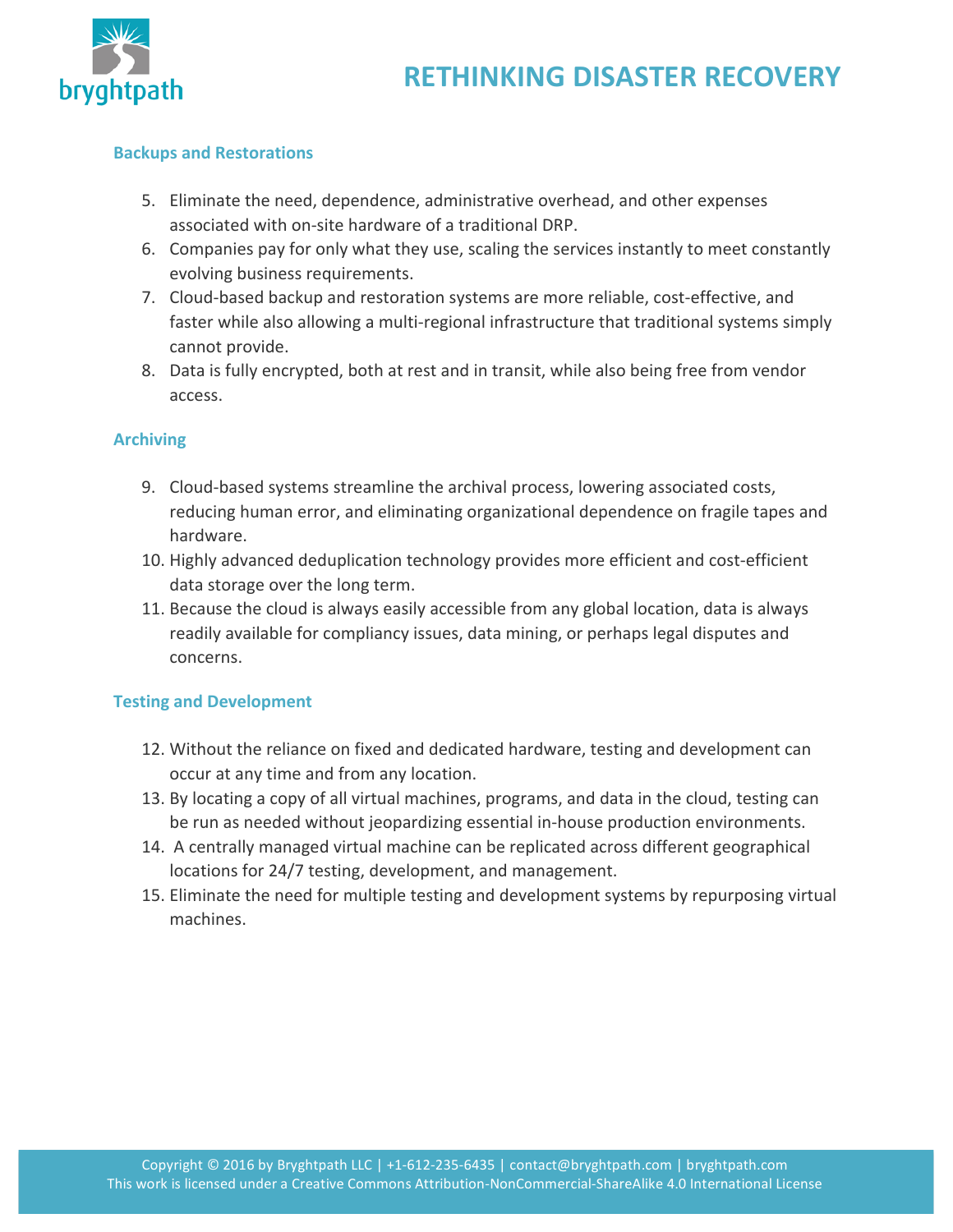

#### **Converged Architecture**

- 16. Converge multiple workloads into a "single pane of glass" with the assurance that cloudstored data adheres to global data privacy regulations.
- 17. Because a cloud-based Disaster Recovery Program relies on a single data source, organizations eliminate redundancies and save money on other corporate resources.
- 18. Companies can turn on and off individual services easily and instantaneously.

#### **Data Analytics**

- 19. A cloud-based data recovery model increases visibility and accessibility to existing data, which allows the organization to manipulate and leverage the data more easily to provide additional business value.
- 20. Organizations can analyze backed up data more effectively to understand more clearly the challenges and risks related to storage growth, dormant data, and data classification.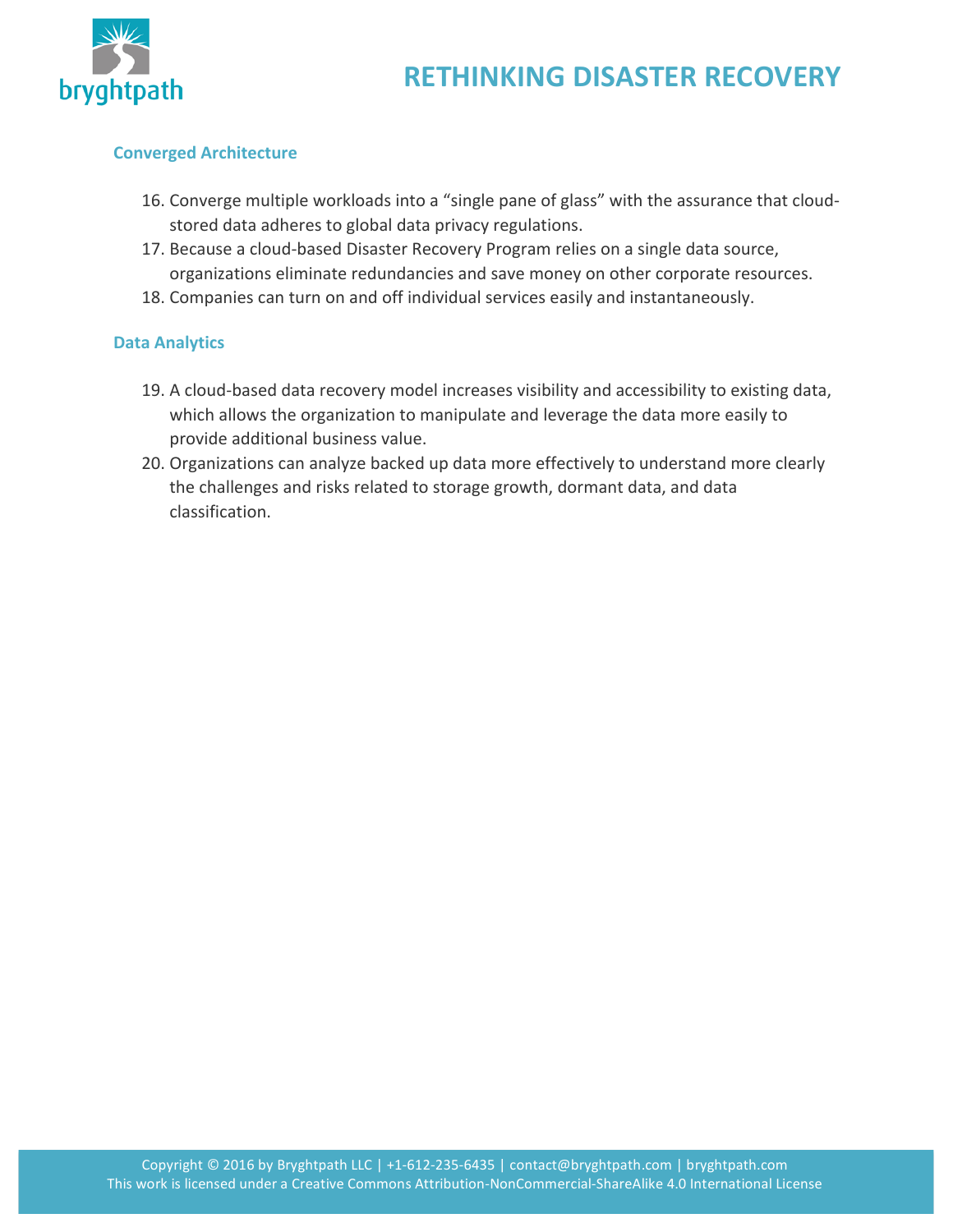



### **Potential Obstacles for a Successful Transition**

One of the biggest obstacles preventing some organizations from embracing a cloud-based DRP is the lack of experience and knowledge related to the different technologies to achieve cloud resilience across dispersed environments. Many companies have difficulty in determining which applications and data might have the greatest potential for cloud resilience, which sometimes makes these organizations rather reluctant to implement a new process. They might assume that additional IT, business, and recovery education is required before they can even begin a transition to the cloud. Furthermore, the key decision makers many not have an in-depth understanding of their current disaster recovery strategies.

Other companies may not possess the capabilities to automate different hardware restorations. If the brands and types of servers that the organization uses are physically or virtually dissimilar, then decision makers may fear that disparities in recovery efficiency will occur. Another common obstacle is that many companies utilize applications that cannot operate in a cloud environment, either because the vendor doesn't support them or because the program is a legacy application created in-house well before "The Cloud" came into existence.

Additional obstacles might include:

- Security concerns
- Compliance concerns
- Network latency and bandwidth concerns
- Cost concerns
- Scheduling concerns regarding the transition time and date
- Control issues related to cloud-based systems
- Perceptions that reliable and trusted vendors offering this service do not exist
- Concerns over possible lack of employee or upper management buy-in to a new cloudbased backup and recovery system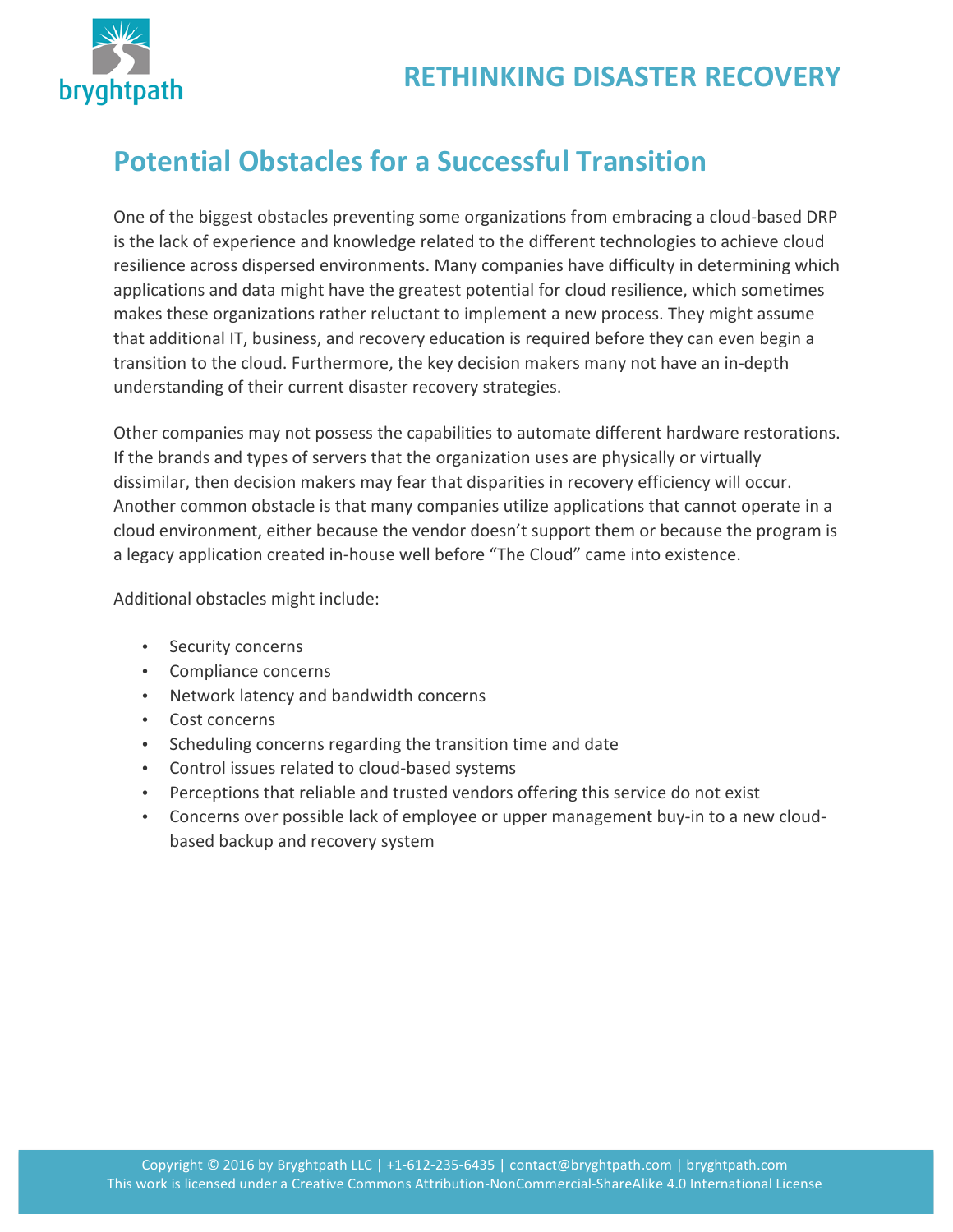

### **Choosing the Right Cloud-based Solution**

Whether an organization has concerns regarding internal processes, such as technology constraints, business continuity preferences, costs associated with the transition and monthly service, or external pressures like regulatory demands, choosing the right type of cloud resilience solution, or perhaps a combination of types, is essential. Depending on the company's needs, the organization has three basic types of cloud solutions available:

#### 1. Private Clouds

Commonly used for in-house management of the DRP, the organization creates a separate, scalable, virtualized cloud environment for backup and recovery of traditional data and application requirements across multiple service tiers.

#### 2. Public Clouds

The business subscribes with a cloud service provider, allowing for a "pay-as-you-go" option. Rates are determined based on resiliency requirements for specific services, which can be added or deleted at any time.

#### 3. Hybrid Clouds

The organization combines both private and public cloud services to design and implement a disaster relief strategy that perfectly fits the needs of the business, providing ultimate flexibility, agility, and risk tolerance for highly sensitive data and applications.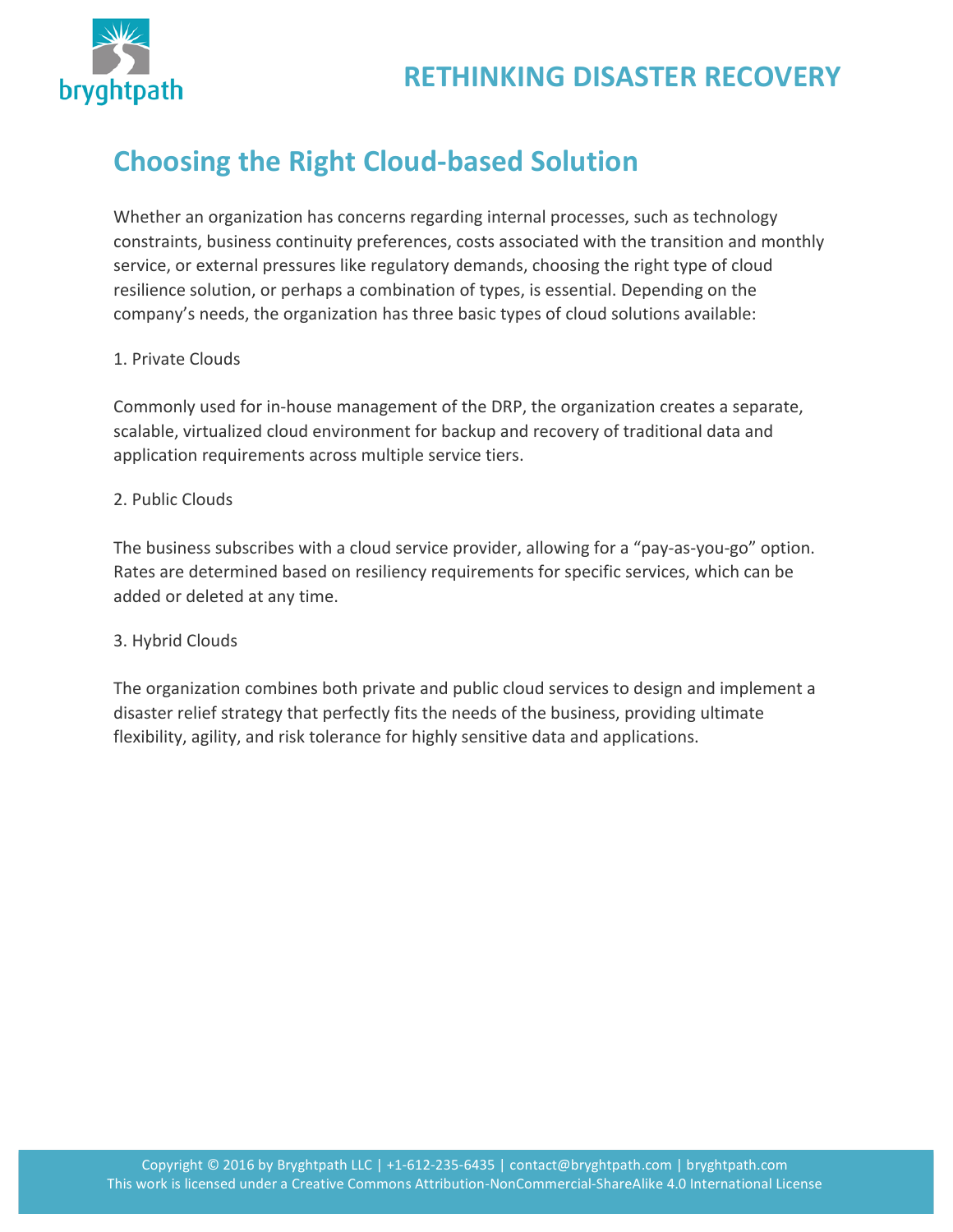

### **Transitioning to a Cloud-based Disaster Recovery Plan: Step by Step**

Transitioning to a cloud-based DRP is not a difficult process, but it requires an orderly, preplanned approach. Before the transition begins, detailed objectives regarding the DRP's design, implementation, and ongoing evaluation must be clearly identified. The transition should consist of four distinct stages: strategy, design, testing, and transformation.

#### **Stage 1: Strategy**

An end-to-end business continuity cloud strategy includes recovery and backup, data and system availability, and data archiving. Separately or combined, these services can help organizations use security-rich cloud technologies to recover from disruptions more quickly and cost effectively. The key considerations in strategizing the transition include:

- Understand the business direction and strategic objectives.
- Review existing business continuity requirements and objectives.
- Modify those that are no longer relevant or may require adaptation to a cloud-based DRP.
- Document the new business continuity requirements.
- Evaluate workloads to determine which data and software applications have the greatest potential for an easy transition to cloud recovery, either public or private. For some organizations, it may not make sense to transition the recovery needs of some data and applications to a cloud-based environment of any kind, neither public nor private.
- Select the most appropriate cloud delivery model.
- Before defining the cloud architecture, evaluate any potential network latency issues.
- Identify which legacy continuity processes that may need to change, including internal policies, procedures, training requirements, and communication protocols.
- Define timelines and milestones for the remaining stages.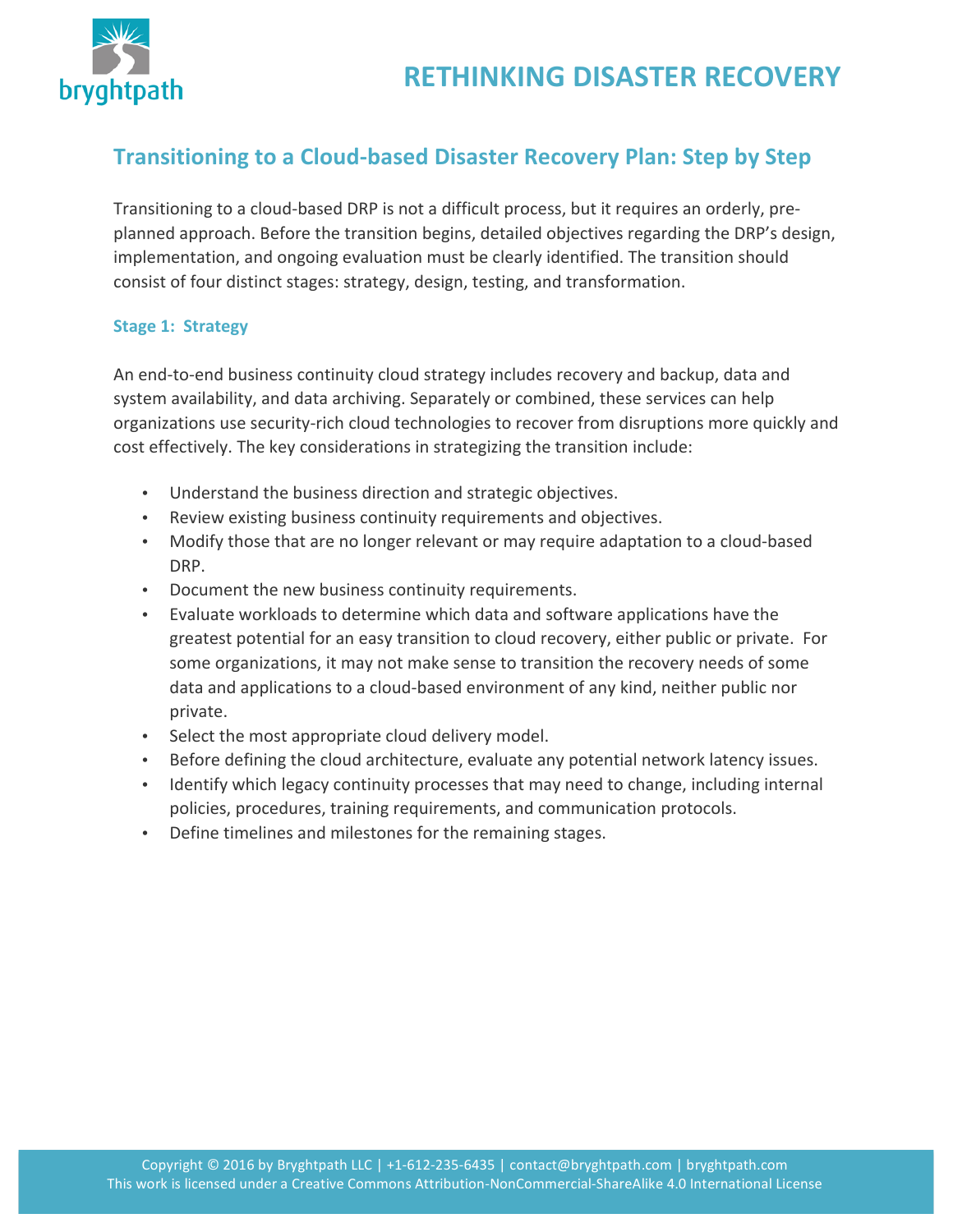

#### **Stage 2: Design**

The purpose of the design phase is to generate a plan for the easiest implementation of the various business continuity tiers. Key considerations might include security, data latency tolerance, network bandwidth optimization, and testing requirements.

- Check with the organization's current Internet provider to determine the monthly usage cap, if applicable. Will additional charges result from the increased bandwidth required for cloud-based backups?
- Is the organization's current bandwidth capability sufficient to back up to the cloud in a timely, efficient, and cost-effective manner? Or is additional bandwidth needed?
- Consider the potential effects that the increased bandwidth usage may have on your day-to-day operations.
- Evaluate the technological requirements for different application-specific SLAs.
- Determine the best method for copying existing data and applications from on-premises to cloud-based resources.
- Consider the "Big Picture." How with the new cloud-based Disaster Recovery Plan integrate with your existing DRP? Which traditional processes need to be preserved?
- Update internal policies, procedures, training requirements, and communication protocols as required.
- Define the ongoing testing of the cloud-based DRP. How often will the new system be tested? What criteria defines a successful DRP test?

### **Stage 3: Testing**

It is never a good idea to make any sort of transition without first conducting a thorough testing. This allows the organization to identify and resolve possible glitches in the transitional protocol.

- Select a small combination of data elements or applications to be transitioned or replicated to the cloud as a pilot program.
- Gather together those staff members who will ultimately be involved with the management of the new cloud-based DRP.
- Educate all team members of the proper procedures of the new cloud-based environment.
- Conduct the pilot program.
- Evaluate the process. What changes need to be made?
- Make any necessary adjustments.
- After making the modifications, conduct the pilot program again and re-evaluate.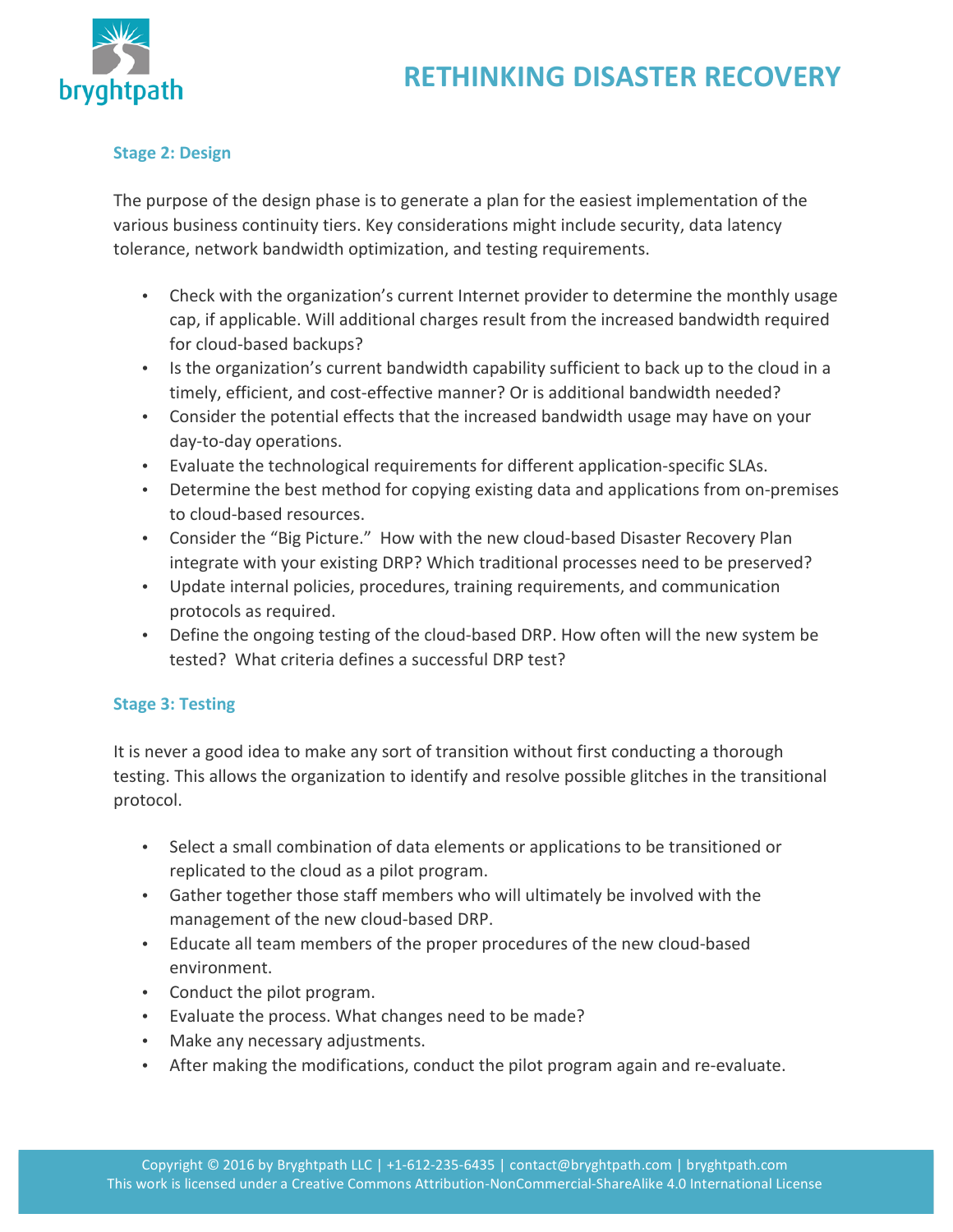

#### **Stage 4: Transformation**

Testing can be repeated until the results are satisfactory. While it is important to resolve all of the possible glitches before making the final transition, testing is a wonderful way to allow the staff to gain confidence in the new system. Once the testing is complete, it is time to begin the final transformation to a new cloud-based DRP. Once it is in place:

- The in-house team supporting the transformation should help manage the organization's environment remotely, especially during the final stage of the transition.
- Tracking key performance indexes (KPIs) allows the company to optimize system response time or other performance attributes.
- The storage capacities, servers, network architecture, and productivity are tweaked to their full potential.
- Testing is a critical component of the transformation phase. Conduct another test to determine if the cloud-based solution successfully integrates with the existing DRP elements from the previous model.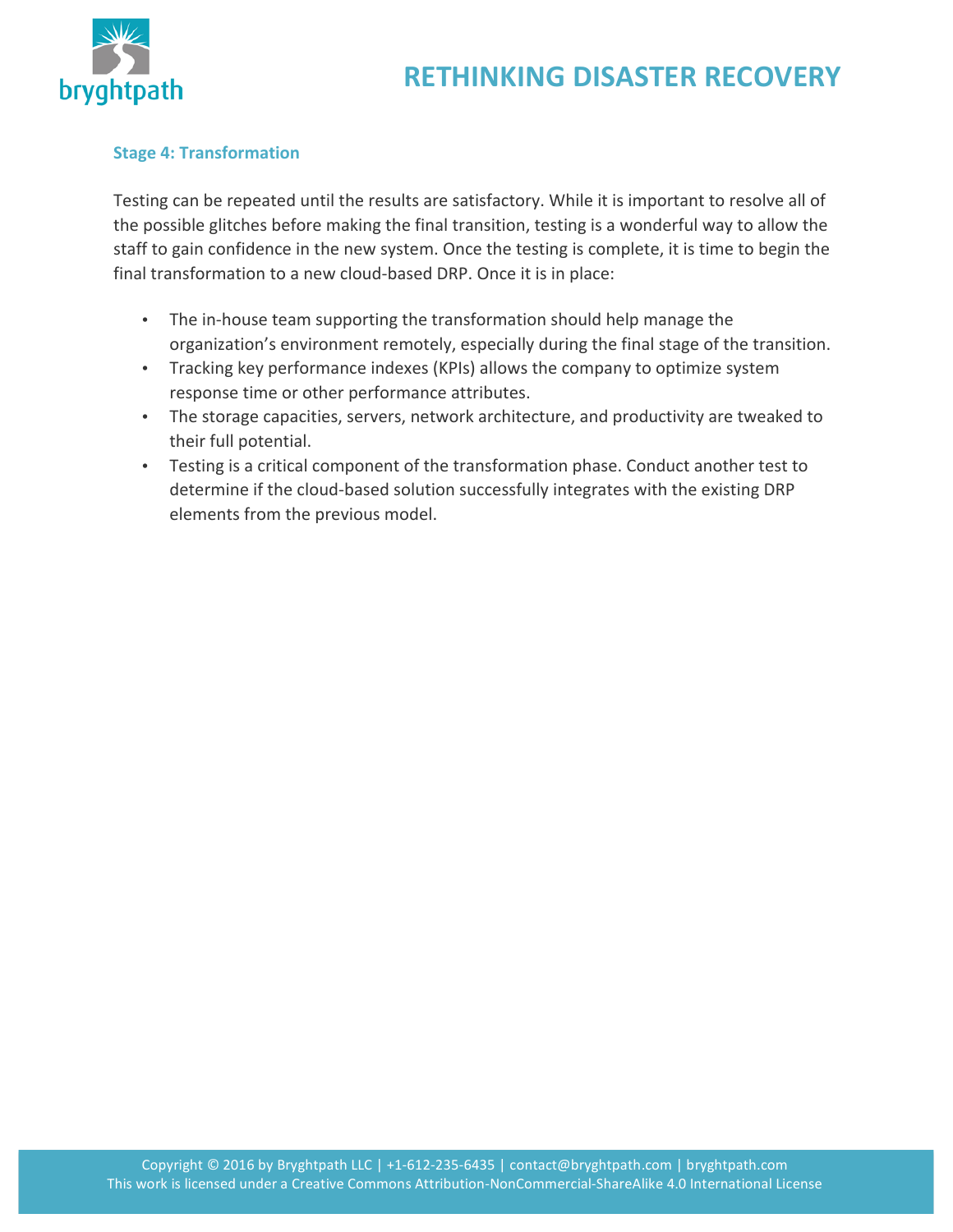

### **Cloud-based Disaster Recovery for Improved Control**

Disaster recovery plans have traditionally been viewed as an insurance policy that organizations hope never to use. In contrast, a cloud-based DRP can actually increase the company's ability to provide service continuity for key business applications. Since the cloud-based services can be accessed through a web portal, IT administrators can take advantage of a dashboard view to their organization's infrastructure.

For example, administrators can access the portal via the Internet to identify which servers need to be protected and replicated. Once the environment is defined through the portal, they can then generate reports and conduct other administrative tasks. While this administrative portal view is valuable, it is critical to evaluate cloud-based business continuity services to help ensure that the portal is not merely an administrative configuration tool but that it also provides the opportunity to initiate a failover and failback in real time.

In doing so, the administrator may reduce future occurrences of "declaring a disaster." Without the need for a formal declaration while possessing the ability to fail over from the portal, IT administrators gain much more control and can be significantly more responsive to the more mundane power interruptions that traditionally lead to a full deployment of the DRP.

### **Ongoing Refinement of Disaster Recovery Plans**

A common challenge facing many traditional disaster recovery plans is the lack of certainty that the system will work when the time comes. On average, organizations only test their failover and recovery about twice per year, which is hardly adequate given the fact that technology is advancing at such a rapid pace. This lost sense of control causes many organizations to bring disaster recovery "in-house," which only diverts critical IT focus from more important functions, such as mainline application development.

Cloud-based business continuity provides the opportunity for more control and more frequent and testing of disaster recovery plans, even at the application or server level. And the tests can be conducted on the entire system or perhaps only a single application. For example, a critical e-commerce website application can be tested in the days preceding a huge Cyber Monday sale. Or an architectural firm can test a new version upgrade of their computer-aided design software to ensure that it integrates seamlessly with other programs before releasing the upgrade to engineering staff located in twenty regional offices around the globe. Implementing cloud-based DPRs is not only useful for overcoming disasters more quickly and cost-effectively. They can also be highly beneficial in preventing disasters from occurring in the first place.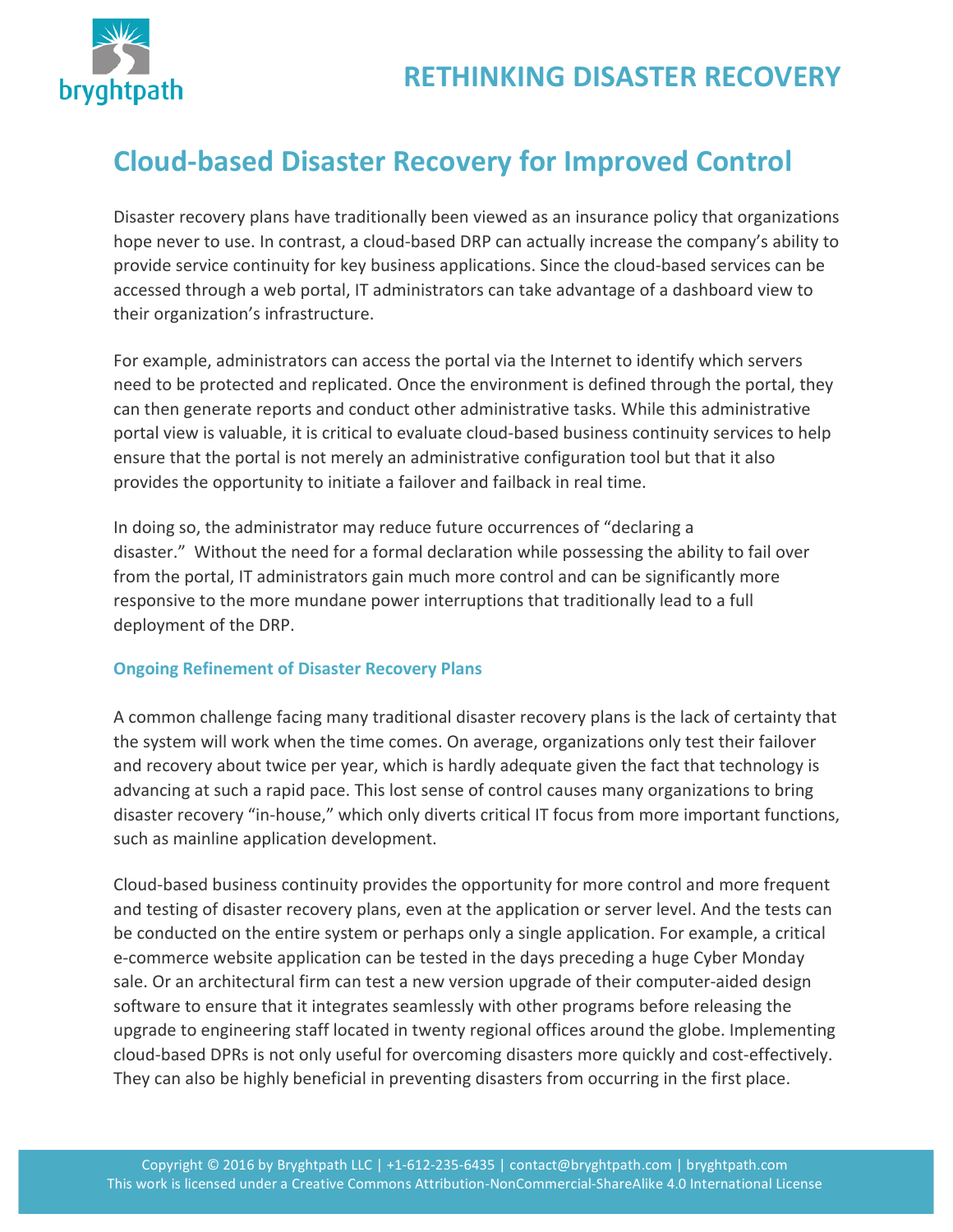

#### **Mixed Environments and Cloud-based Disaster Recovery**

The notion of a "server image" is a critical component of any disaster recovery solution. As the complexity of IT departments continues to increase, including perhaps multiple server farms with possibly different operating systems, the ability to respond to a disaster also becomes more complex as a result. Enterprises are sometimes forced to recover using different hardware, which can take longer and increase the possibility of data loss and human error.

Today, many companies are implementing virtualization technologies in their data centers to help eliminate much of the underlying complexity while simultaneously optimizing infrastructure utilization. Meanwhile, the number of virtual machines being installed in company offices is growing exponentially in the past several years. According to a recent Intel study, 98% of those surveyed either had plans to implement virtualization within the next 12 months or had already implemented it. $\frac{||\mathbf{x}||}{||\mathbf{x}||}$  As a result of this current trend, cloud-based business continuity solutions now offer both virtual-to-virtual (V2V) and physical-to-virtual (P2V) recovery to support these types of mixed environments.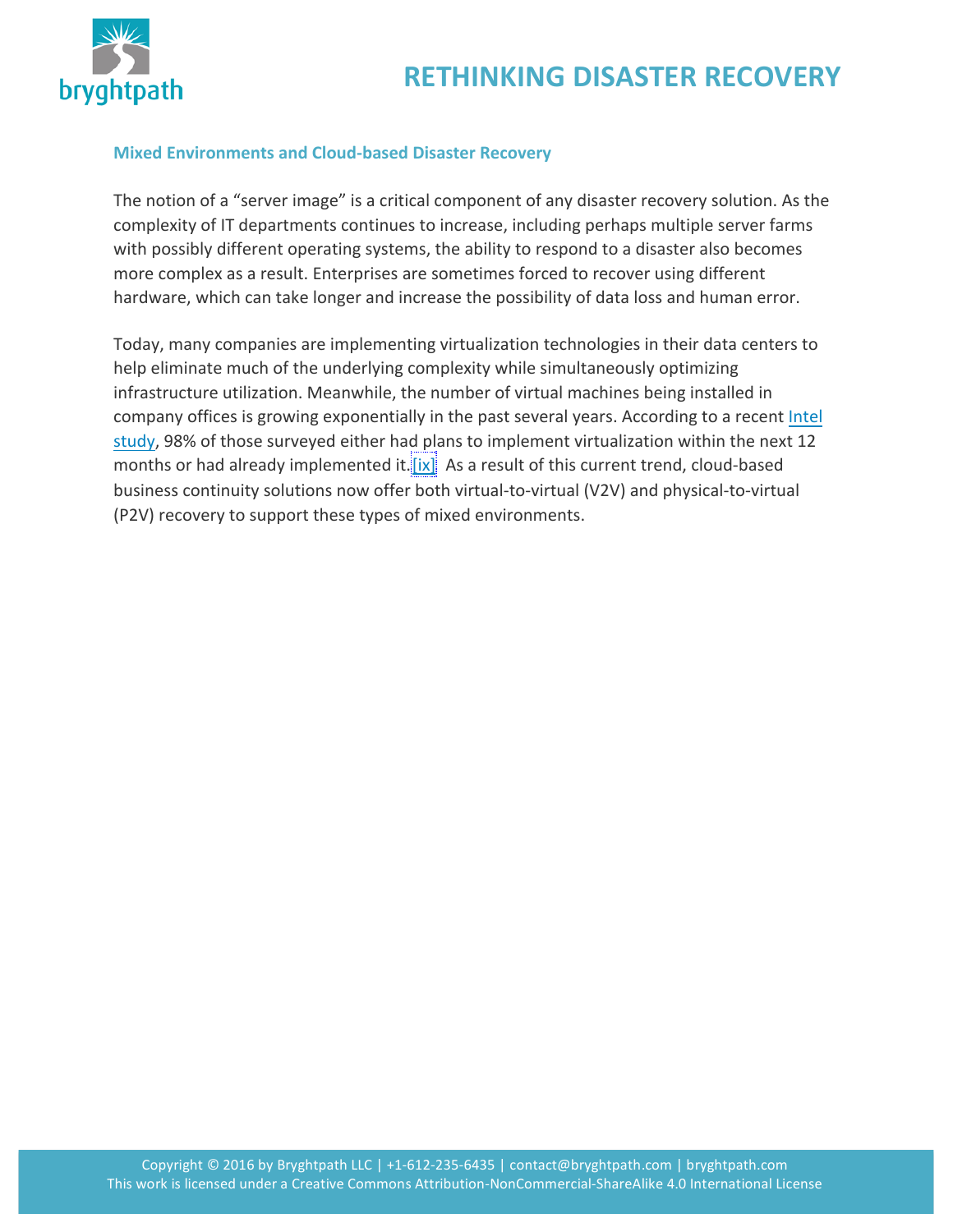

### **CASE STUDY**

#### **The Royal Bank of Scotland: A Disaster with Global Ramifications**

Many companies underestimate the importance of an easy-to-implement disaster recovery plan. They mistakenly assume that the only people who suffer from such an event are those inside the related organization. They fail to consider how the disruption will affect customers, clients, subcontractors, or perhaps the government agencies to which they report.

In 2012, the Royal Bank of Scotland (RBS) experienced an IT disaster that caused worldwide chaos. It was not a natural disaster from a hurricane or flood. The disaster occurred from a simple upgrade to a workload automation tool used to process the transactions of its customers. The automation tool was not to blame, but the internal processes that the RBS used to install the upgrade were faulty.

RBS administrators did not take the time to formulate a step-by-step plan for upgrading the software. They had no back-out plan in place, in case something went wrong midway through the upgrade, and they also did not have an effective and current DRP. Upon initiating the upgrade installation, the batch processing tool virtually shut down completely, remaining totally inoperable for several days. The result was a catastrophe of epic proportions that affected nearly every nation on the planet, a disaster that had never been seen before or since in the global financial sector.

#### **The Immediate Impacts**

Without the RBS batch processing tool, the documenting of all banking transactions instantly and abruptly ceased, including money withdrawals, deposits, transfers, and hundreds of other standard services that any reputable banking institution is expected to provide. With each passing minute, more and more transactions were not being documented and calculated, and eventually the entire IT infrastructure had to be taken offline, leading to even more severe problems:

- Customers of the RBS could no longer use their ATM cards, either for cash withdrawals or payment of goods and services.
- Checks could not be cashed or written.
- Bank-provided credit cards were instantly declined, regardless of the user's balance level or pre-defined line of credit.
- Automated transactions did not occur for its customers, including those for mortgage payments, car loans, and medical bills.
- Customers in the midst of purchasing a new home found themselves without the ability to pay the standard down payment or to even buy the home outright.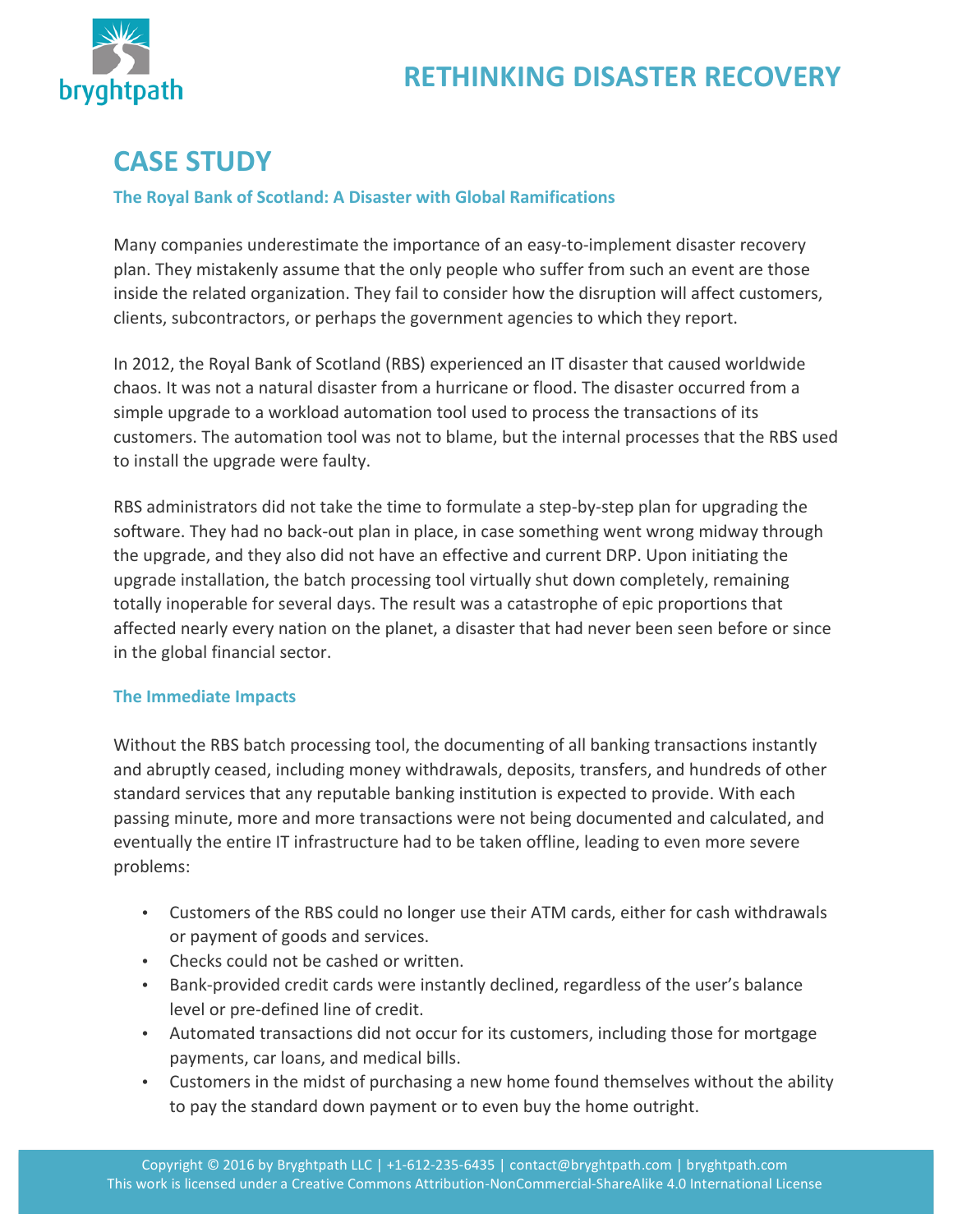

- People traveling outside of their hometown were instantly stuck in a strange town without the resources to get home, pay for a hotel room, or even buy gas for the car.
- One family was almost denied life support from a Mexican hospital for their young daughter.[x]
- Mothers were caught in grocery lines without the funds to buy diapers or formula for their young infants.
- After a particularly raucous night on the town, one unfortunate man was forced to spend the night in jail because no one in his family could access bail money.

The upgrade began on a Tuesday, June 19, 2012, and the resulting downtime lasted for several days. By the following Monday, the RBS issued a statement that all systems were fully operational, but they were mistaken. Accounting glitches were still occurring well beyond July 2 when some customers were still unable to withdraw cash. With no DRP in place, bank officials were forced to develop a more creative, costly, and highly inefficient solution.

Banking executives were forced to keep over 1,200 local branches open for 24-hours a day for several weeks. They even stayed open on Saturdays and Sundays, which had never happened before in a European nation. Employees were paid huge sums of money in overtime, and tellers were working two to a transition window. Temporary employees were hired in large quantities, and even the bank executives were working the floor, trying to manage the barrage of customer complaints and insults hurled in every direction.

### **The Long Term Aftermath**

By the end of 2012, the RBS estimated a loss of \$194 million as a direct result of what should have been a simple software upgrade. However, more fines and penalties were still to come because the financial disaster affected banks in multiple other nations around the world. In fact, by the end of 2014, the RBS was fined another \$86 million for the global panic that ensued. Their brand name reputation has never fully recovered.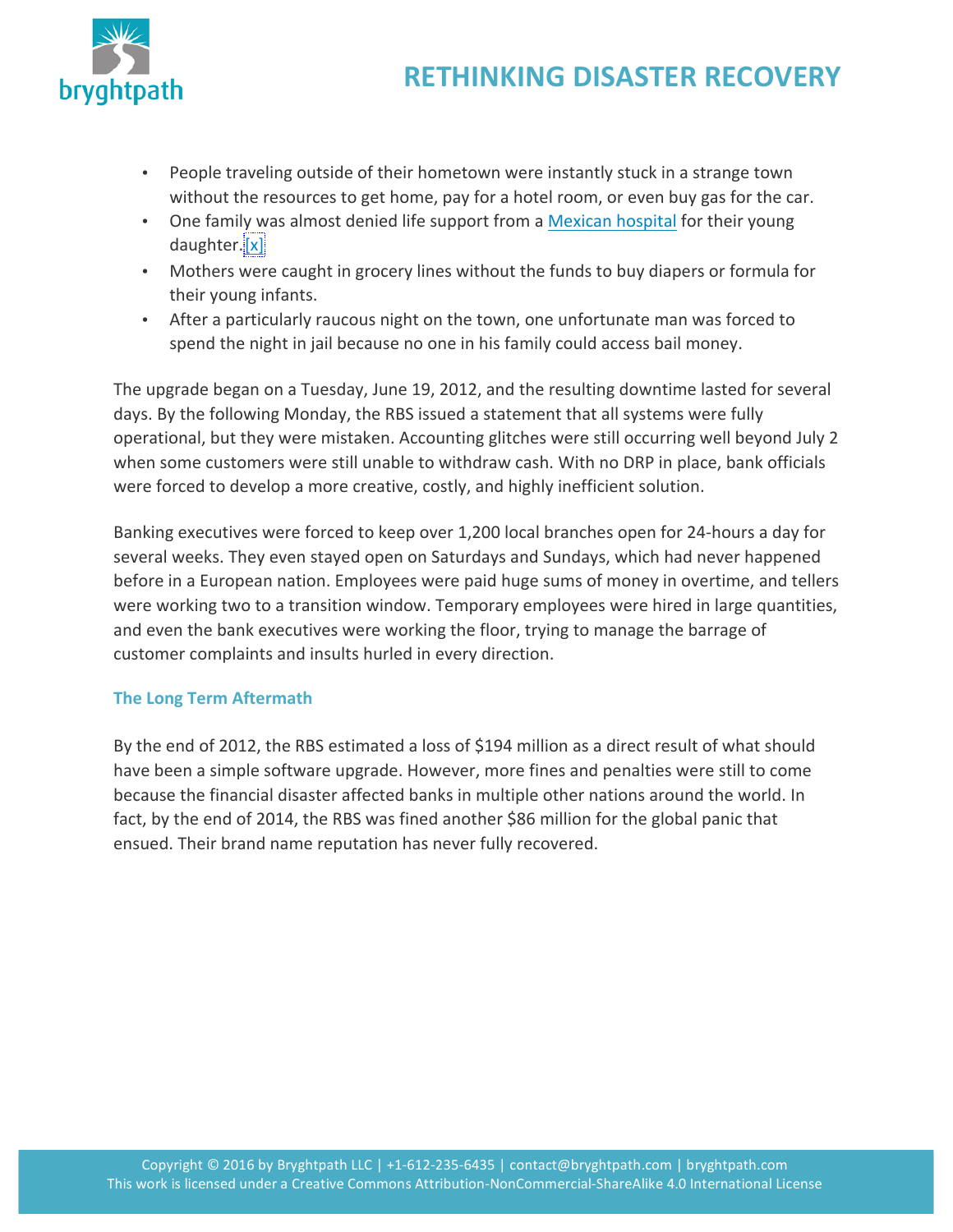

### **PUTTING IT ALL TOGETHER**

The Royal Bank of Scotland is the perfect example of how a simple software upgrade can lead to devastating consequences. Having an effective Disaster Recovery Plan in place that is easy to implement and manage is crucial to any organization. However, organizations must realize that disaster recovery planning is not something to be taken lightly. It requires attention to detail, thorough and consistent testing, and a dedication focus on security of sensitive data and applications.

Whether choosing a private cloud, public cloud, or hybrid cloud combination, organizations that follow a cohesive multi-stage process of transition tend to achieve the highest rates of success. A cloud-based Disaster Recovery Plan that is cost-effective, infinitely scalable, and security-rich can provide organizations with the opportunity to improve their business continuity and resilience significantly while gaining full value from the associated low financial investment. Cloud computing offers a remarkable opportunity to combine the positive features of quick recovery times from dedicated disaster recovery models with the low-cost appeal of shared infrastructures.

### **FREE THIRTY MINUTE CONSULTATION**

Bryghtpath has designed and implemented the business continuity & disaster recovery strategies used today by organizations ranging from small businesses, to global Fortune 30 corporations, and major law enforcement agencies.

We're happy to have a thirty-minute consultation with you and your team completely free  $$ there is zero obligation to you following our discussion.

We guarantee you'll leave with some ideas about how to move forward and improve your business continuity and disaster recovery strategies.

To get started, visit us at bryghtpath.com/freeconsult or give us a call at  $+1.612.235.6435$ .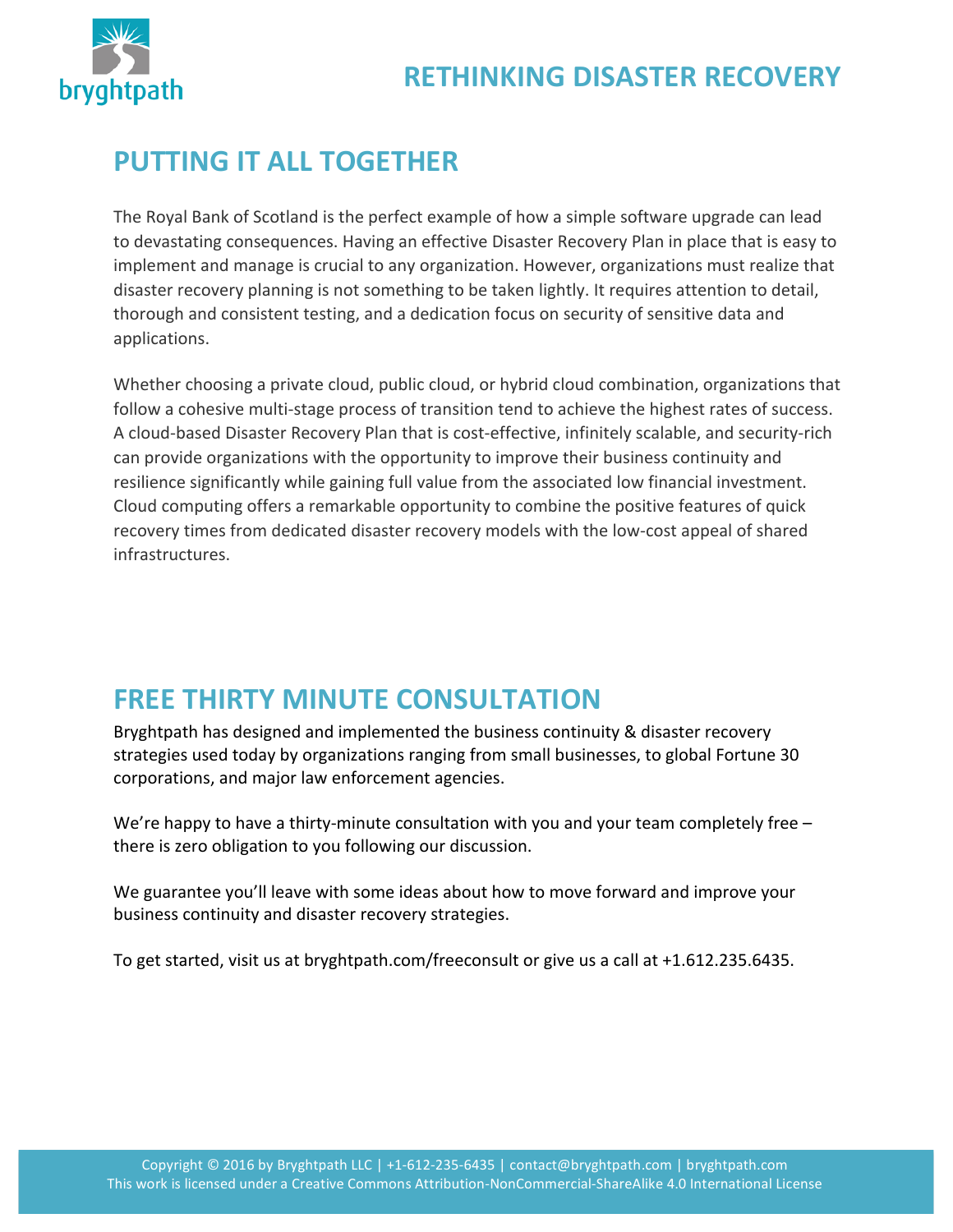

### **REFERENCES**

[i] Aberdeen Group, *Datacenter Downtime: How Much Does It Really Cost?,* March 2012,

[iii] The 2012 IBM Global Reputational Risk and IT Study survey, conducted by the Economist Intelligence Unit, September 2012, RLW03009-USEN-00

[iiii] Forrester/Disaster Recovery Journal, *The State of Business Continuity Preparedness*, Winter 2012

[iv] Neverfail, *Common Disaster Recovery Plan Misconceptions*, February 2013

[v] Sullivan, Patricia (2012, July 11). *911 failure affected 2.3 million in Northern Virginia*. The Washington Post. Retrieved from https://www.washingtonpost.com

[vi] Semantec, *2015 Internet Security Report,* April 2015

[vii] Columbus, Louis (2015, January 24). *Roundup of Cloud Computing Forecasts and Market Estimates,* 2015. Forbes Magazine. Retrieved from http://www.forbes.com

[[viii] Packer, Dave (2016, February 2). 20 Reasons to Move Backup and Disaster Recovery to the Cloud. Druva. Retrieved from http://www.druva.com

[ix] Intel, Peer Research: Cloud Computing Research for IT Strategic Planning, January 2012

[x] Bains, Inderdeep (2012, June 24). *Family's fears cancer girl could die in Mexico after NatWest computer glitch meant crucial funds could not be transferred.* The Daily Mail. Retrieved from http://www.dailymail.co.uk

### **ACKNOWLEDGEMENTS**

Bryghtpath LLC wishes to recognize the contributions of many business continuity, disaster recovery, and information technology professionals in the Minneapolis – Saint Paul, Minnesota (USA) area that contributed to this white paper through their feedback, comments, proofreading, and edits.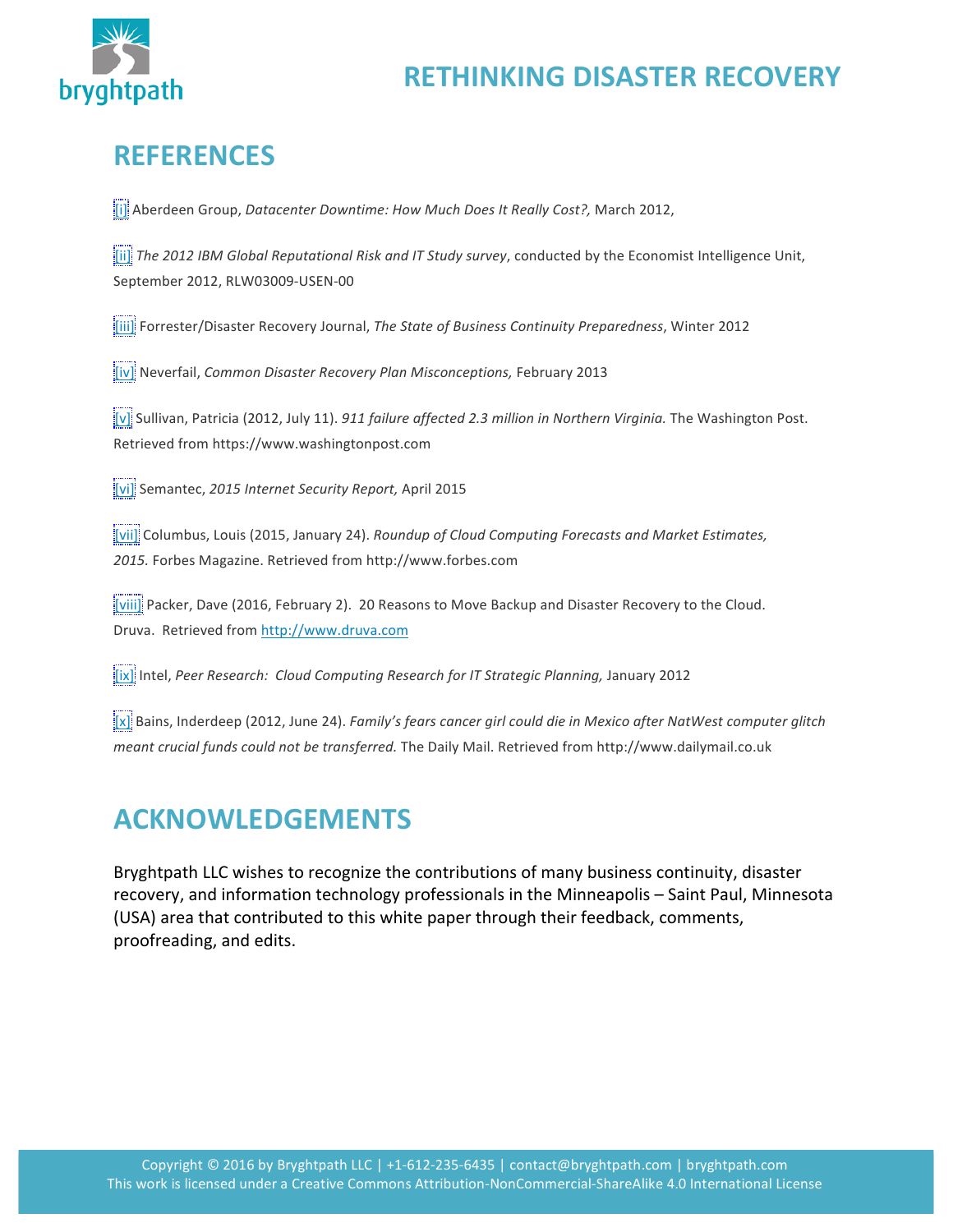

### **ABOUT THE AUTHOR BRYAN STRAWSER, CEO, BRYGHTPATH LLC @BRYANSTRAWSER**

Bryan Strawser is a globally recognized strategist and thought leader who founded Bryghtpath LLC in 2014 after a 21-year career at Target Corporation where he built and led the retailer's Global Crisis Management and Business Continuity function. Under his leadership, Target received numerous awards from the Federal Emergency Management Agency (FEMA), the International Association of Emergency Managers (IAEM), and the Business Continuity Institute (BCI).

A valued industry leader, Bryan previously served as a board member and Chair of the Private Sector Committee for the National Emergency Management Association (2011 – 2013) and as the Vice Chairman of the Retail Industry Leader's Association's Disaster Recovery and Preparedness Committee. In these roles, Bryan worked closely with FEMA to develop the Private Sector Representative position in FEMA's Office of the Private Sector and with leaders across



27

state and federal government, including the US Department of Homeland Security and the White House, to build stronger connections between the public and private sectors.

Bryan holds multiple professional certifications in business continuity, emergency management, information security, project management, and physical security.

He is a member of the International Association of Professional Security Consultants, the Private Sector Committee of the National Emergency Management Association, and the Royal Institute of International Affairs (Chatham House, London).

Bryan holds a Bachelor of Science in Criminal Justice Administration from the University of Phoenix and a Master's in Business Administration (MBA) from the University of Minnesota's Carlson School of Management. He is a graduate of the National Preparedness Leadership Initiative Program at Harvard University's School of Government.

### **CONTACTING BRYAN**

Bryan.Strawser@bryghtpath.com +1-612-235-6435